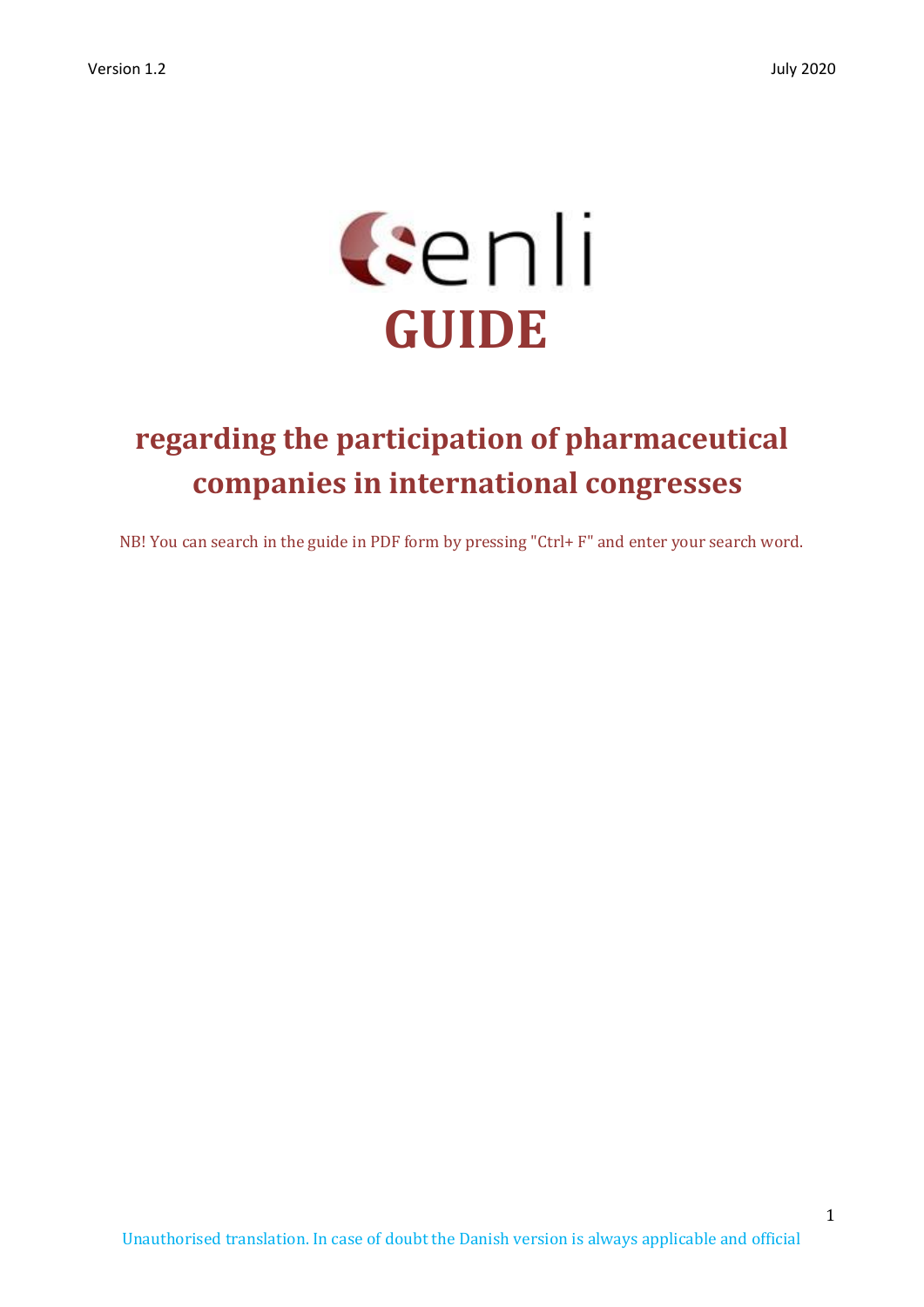# **Index**

|    | 1. General                                  | 3  |
|----|---------------------------------------------|----|
| 2. | <b>Corporate responsibility</b>             | 3  |
|    | 3. Advertising rules                        | 4  |
|    | Definition of advertising                   |    |
|    | Requirements for advertising in DK          |    |
|    | Pre-launch, etc.                            |    |
|    | Patient cases/storytelling                  |    |
|    | References                                  |    |
|    | Comparative advertisement                   |    |
|    | 4. Satellite symposiums                     | 8  |
|    | 5. Stand-alone meetings                     | 9  |
|    | 6. Virtual meetings, etc.                   | 10 |
|    | General                                     |    |
|    | Live transmissions and recorded<br>sessions |    |
|    | Catering for virtual meetings               |    |

|     | <b>7.</b> Exhibition stands<br>The advertising rules apply to<br>everyone | 15 |
|-----|---------------------------------------------------------------------------|----|
|     | Compulsory information<br>Reprints                                        |    |
|     | 8. Handing out gifts and practical<br>meeting equipment                   | 16 |
|     | 9. Entertainment                                                          | 17 |
| 10. | <b>The Ethical Committee for</b><br>the Pharmaceutical Industry's         | 18 |
|     | 11. $0 & A's$                                                             |    |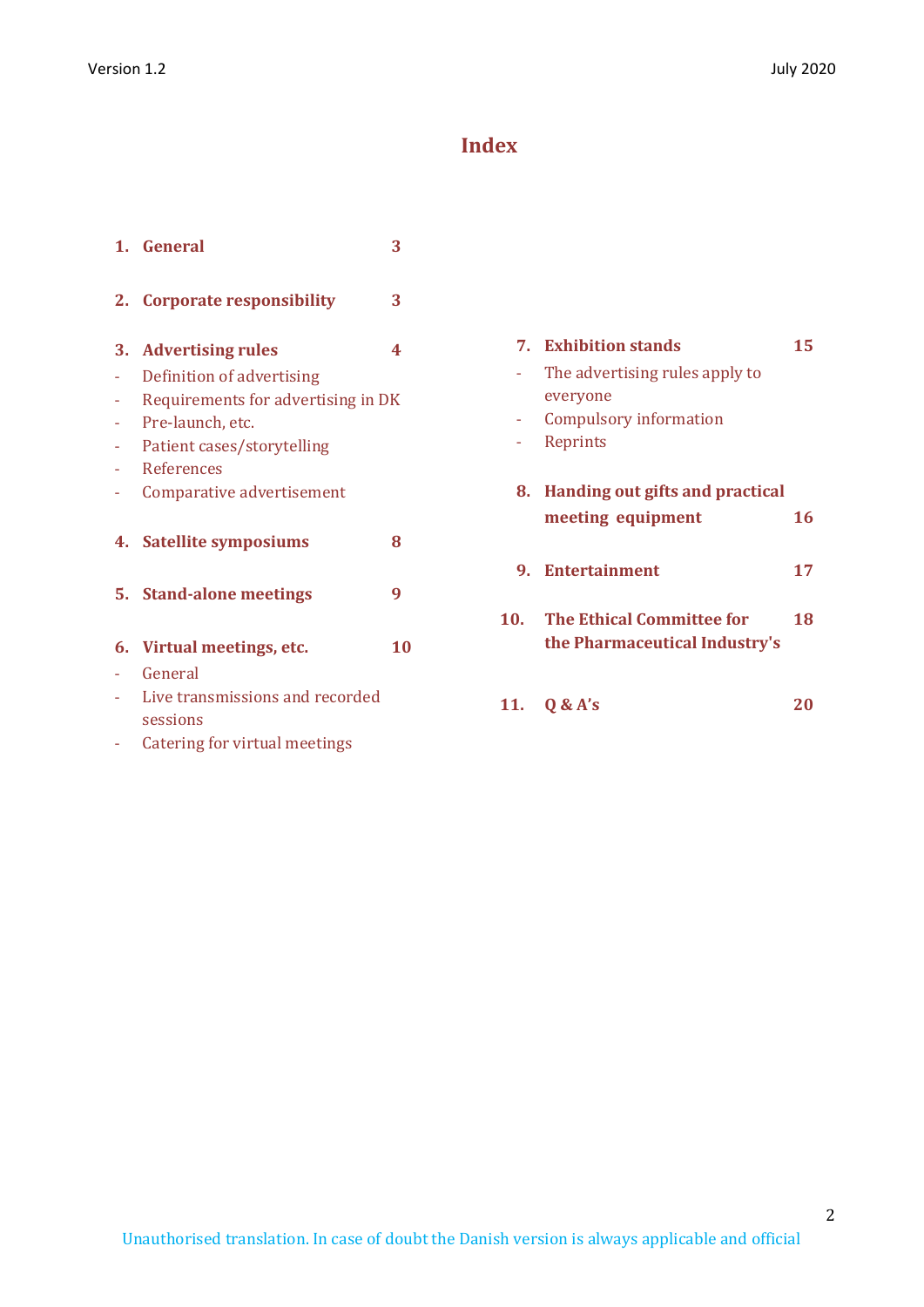# **1. General**

The purpose of this guide is to summarize relevant information for the pharmaceutical companies that have joined ENLI as well as their parent companies and other consolidated companies when they participate at international congresses that are held in Denmark.

If you would like to know more about the rules that have formed the basis for this guide, you can read more about them in ENLI's Promotion Code and the Guidance to the Promotion Code. You can find the rules on ENLI's website: www.enli.dk.

Please note that the rules in this guide only apply for the pharmaceutical companies that have chosen to join ENLI's rules.

If you would like to see which companies have joined ENLI, an updated list can be found on the front page o[f www.enli.dk.](http://www.enli.dk/)

# **2. Corporate responsibility**

ENLI's rules apply only to the "pharmaceutical companies" that have joined the agreement regarding ENLI or which are members of The Danish Association of the Pharmaceutical Industry (Lif), The Danish Generic and Biosimilar Medicines Industry Association (IGL) or The Parallel Importers of Pharmaceuticals. It is noted that both ENLI's rules as well as Danish legislation apply to all of the company's employees in their activities in regard to healthcare professionals. Consequently, it is subordinate which department you are employed in, or which title you have - externally you are the company's representative and it is the *entire* company and thus all employees who are subject to ENLI's rules as well as legislation. Among other things, this means that there is no difference between whether it is a medical adviser or a sales consultant who give a presentation for a group of doctors or who is present at a stand in connection with a congress. The rules regarding **prohibition against prelaunch and off-label reference applies to all employees of the company.** Reference is made to ENLI's Guide on pre-launch, which can be found on www.enli.dk/en.

Other companies, including the company's other consolidated companies locally and abroad are not subject to ENLI's control. Therefore, these companies cannot be subject to sanctions by ENLI as they are not a party to the agreement with ENLI.

Those companies that have joined ENLI cannot be fined/reprimanded either for activities for which they are not party to or are legally liable for. For example, if the company's international consolidated companies have activities that are related to Denmark.

It is ENLI's view that a company that is affiliated with ENLI can only be considered as sharing the responsibility for consolidated companies' activities if the affiliated company is considered as coorganiser of the relevant activity. This depends on to which extent the company that is affiliated with ENLI has been involved in the relevant activity.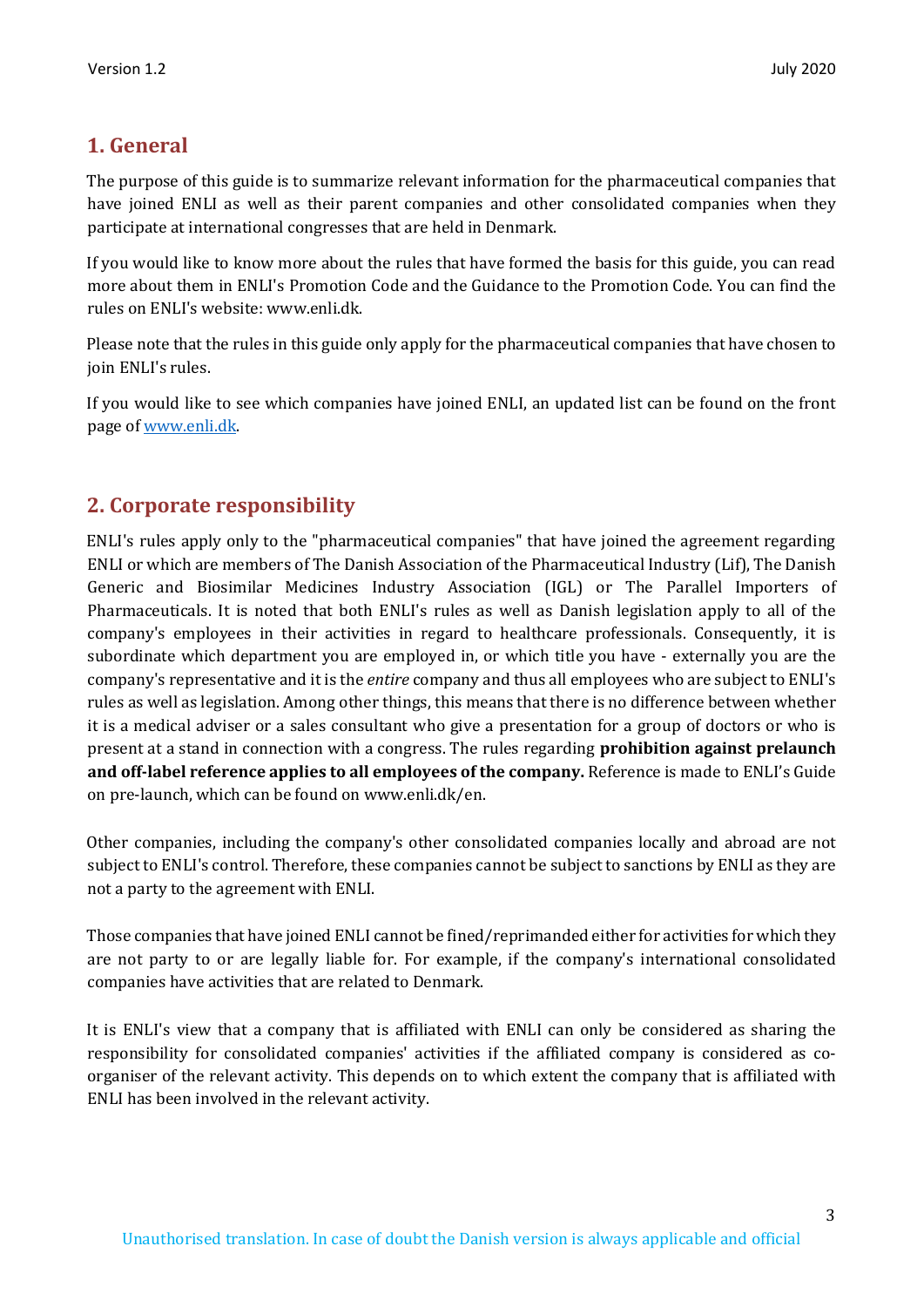The company must have demonstrated **clear and direct steps** in the development or execution of the specific activity before it will be considered liable. Thus, an affiliated company can assist the consolidated company with knowledge about the understanding of the Danish rules in order to ensure compliance with the rules. For example, this could be that the Danish company is helpful with a visa application and the like for foreign healthcare professionals. On the other hand, if more active steps are taken in the development or execution of the activity, respectively, the relevant ENLI company could be considered as co-organiser. For instance, this could be that the company assists with the selection of Danish healthcare professionals for participation in a specific professional event, sends invitations or, if the company has influence on the content of a professional programme or the progress of a professional event.

It is important to note that those companies that are not subject to ENLI's jurisdiction are always obliged to follow Danish legislation, and, in this respect, they are subject to the control of the Danish Medicines Agency. In addition, companies that are members of EFPIA must comply with the national code of the countries in which they operate, cf. EFPIA's Code of Practice.

# **3. Advertising rules**

# **Definition of advertising**

Advertising of pharmaceuticals is understood as "*any form of door-to-door information, canvassing activity or inducement designed to promote the prescription supply, sale or consumption of medicinal products*". The definition of advertising is the same regardless of whether one is only subject to Danish legislation or ENLI's rules.

It is noted that this is a particularly broad concept in regard to advertising, which means that the main part of the activities the pharmaceutical companies initiate in regard to healthcare professionals, will be considered as advertising activity. Among other things, this means that the companies should generally refer to what their medicinal product is approved for and nothing else given that there is a risk that they will move over into an unlawful advertising situation.

However, please note that the response to verbal questions does not always constitute advertising. Nonetheless, the pharmaceutical company must ensure that a verbal exchange of questions/responses does not entail that the response is given an advertising character and thus covered by the advertising rules. The specific context in which the question is answered must therefore be assessed. For further on this, please refer to the guidance for the Promotion Code's Art. 3(1).

#### **Requirements for advertising in Denmark**

Medicinal products that are not approved for the Danish market may not be referred to or in another way used in a medicinal product advertisement in regard to healthcare professionals.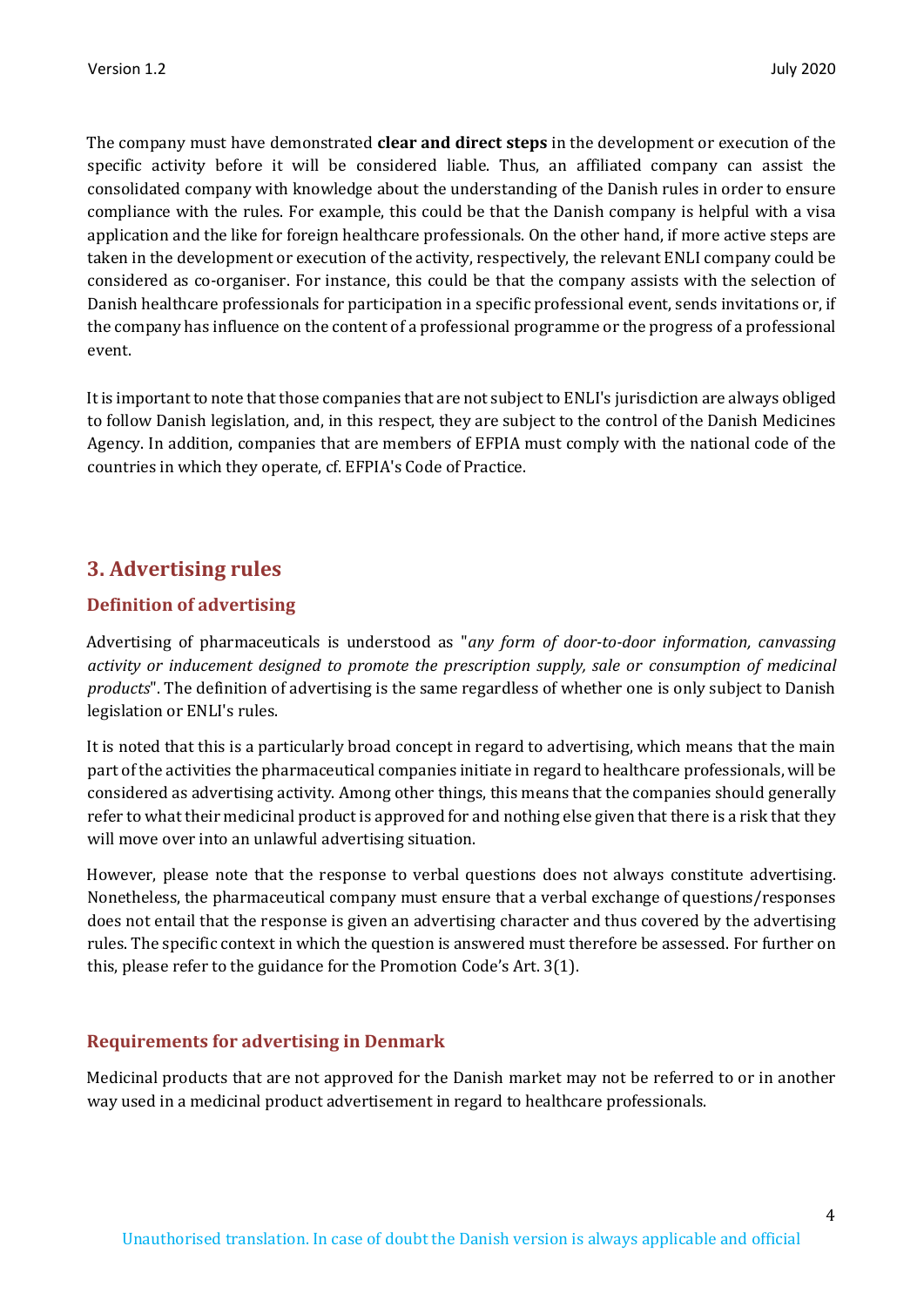There are two requirements in Denmark that must be met before advertising of a medicinal product may be done:

- 1. A marketing permit must exist, and
- 2. The price of the relevant medicinal product must be reported to the Danish Medicines Agency

The assessment of whether a reference to a potential future medicinal product before the date of the marketing approval, is actually advertising (pre-launch), is difficult. A distinction must be made between scientific information and actual advertising.

An advertisement for a medicinal product must also be adequate and factual and may not be misleading or exaggerate the properties of the medicinal product. Information in the advertisement must be in accordance with the medicinal product's approved product summary.

# **Pre-launch, etc.**

As a starting point, ENLI considers any mention of scientific studies and data to healthcare professionals relating to phase I and II of a clinical development programme, for potential, future medicines, as falling outside the scope of the Promotion Code, as it is not a given that a specific project ends with a marketing authorization for a specific medicinal product. Such mention is considered as scientific if the information is presented in a neutral and non-promotional way (i.e. mention of the potentially, upcoming medicinal product may not be laudatory. When mentioning information from phase III studies, one must consider in particular whether it can be considered as advertising, especially if an application for a marketing authorization or publishing of the study is imminent. Mention of results from phase III trials after its publication in a scientific journal (i.e. after e-publishing with DOI number or print in a recognized journal with unbiased review, see the Promotion Code, Art. 7), can therefore and will, most often, be considered as pre-launch when this is carried out in a specific commercial marketing context, as it must be assumed that from this date, the company is working determinedly after marketing authorization.

When mentioning studies regarding medicinal products, the company must assess whether the mention of the medicinal product occurs on a scientific basis and in a scientific forum (e.g. at an independent international congress) which, according to ENLI's assessment, should not be limited by the Promotion Code, see also the principle in EFPIA's Code of Practice.. Thus, in a ruling dated 28 May 2014, the Danish Health Authority (now the Danish Medicines Agency) stated that teaching, a professional presentation of scientific data or a professional review of studies which take place on a scientific basis and in a scientific forum, e.g. an international congress, that does not have a purpose covered by the definition of advertising for medicines, shall not be considered as a reference to a medicinal product. If the reference relates directly to a medicine and is considered as advertising, the reference must be made in accordance with the rules in the Promotion Code.

In a product's life cycle management, several clinical development programmes are typically included which, for example, could have the intention of studying the medicinal product's effect on other (sub) populations (e.g. pediatric use) or entirely new indications. In a promotional context, the emphasis of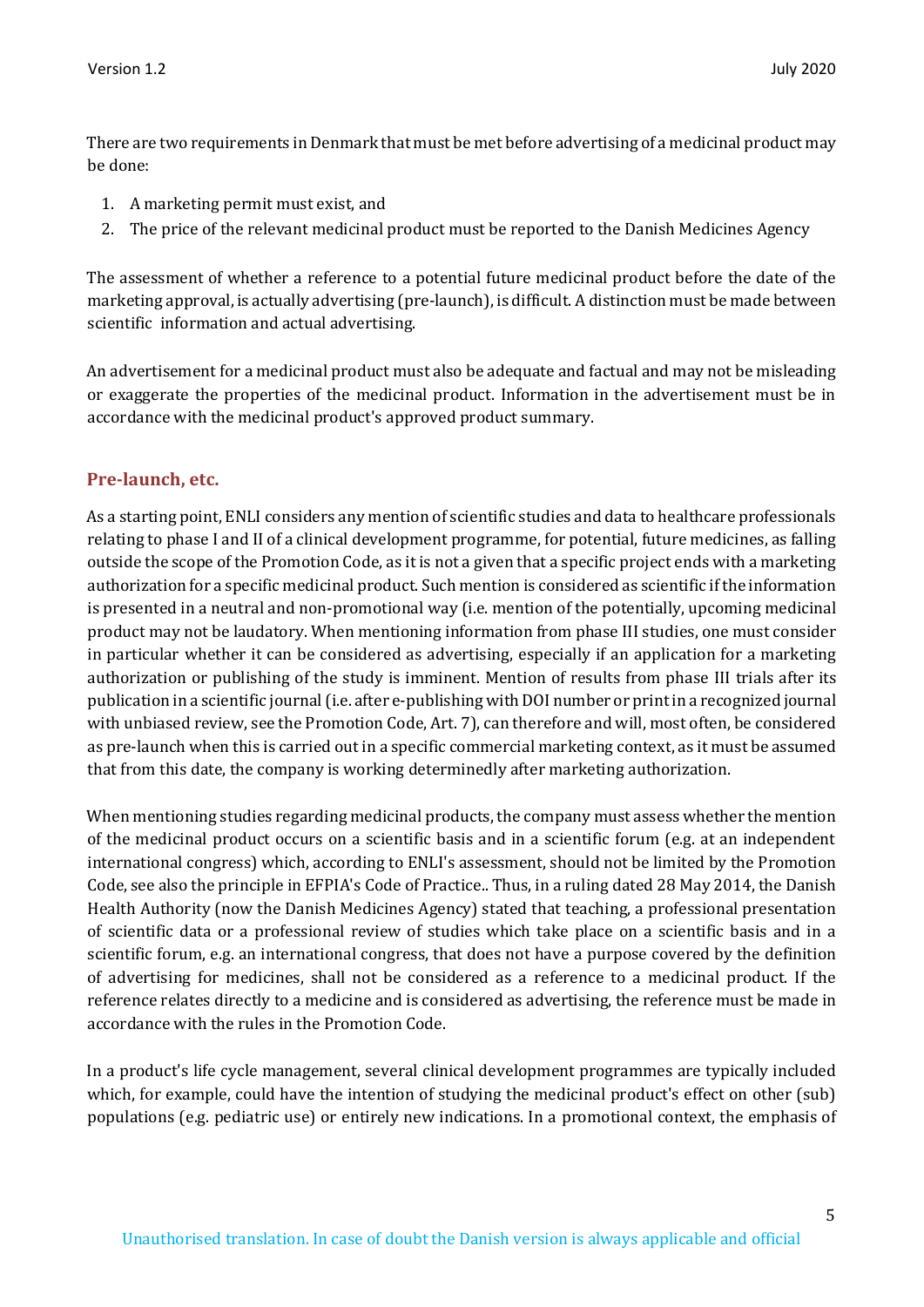such clinical development programmes will, as a basis, be considered as an indication expansion and thus an unlawful advertisement.

For further guidance, see ENLI's Guide on pre-launc [\(www.enli.dk\).](http://www.enli.dk/)

## **Patient cases/storytelling**

As a basis, there is nothing preventing the use of photos of people in medicinal product advertisements. However, it is noted that the use of patient cases/illness stories in pharmaceutical companies' advertising material cannot, in some instances, be considered as being in accordance with the Promotion Code's requirement that advertisements must appear rational, objective and in a factual form. This applies regardless of whether the story is fictitious or true. Consequently, patient cases cannot be used either as documentation basis for the statements a pharmaceutical company provides in connection with an advertising activity.

Generally, patient cases are regarded as a subjective, graphic medicinal claim when used in an advertising context. If the relevant photo/graphic illustration describes an effect at individual person level, the photo/illustration cannot be used to document the effect, which clinical studies that are based on effect measurements at population level, can document. A claim at individual person level is therefore not in accordance with the general principles of evidence-based medicine and since claims must be documented with legal references, the documentation requirement for such a claim is not complied with.

Patient cases are construed as claim-making direct or indirect product-individual relations based on an image, a series of images or in a video. Accordingly, a photographic image of objective symptoms of a given disease is not regarded as a potential patient case unless viewed in conjunction with a medicinal product, for example by connecting text or by implicitly implying the efficacy of the medicinal product for symptoms or the disease as a whole.

Please take note that the illustrations must not have a suggestive character (induce a strong emotional influence), cf. the prohibition in the Promotion Code Art. 4 (2), regarding consumer-stimulating marketing. Illustrations/images that, for example, in a romantic color scheme and setup gives the impression of freedom, youth and prosperity without relevant connection with the medicine being advertised, is therefore not acceptable.

Images must not signal improved quality of life or be too aggressive, or suggest freedom, holiday and "feel good". Excessive joy (and childhood joy in adults) is also not considered objective in the context of a medicines advertising. For further on illustrations, including mood-pictures in advertisements, please refer to the guidance for the Promotion Code's Art. 4(2).

If the information is solely about health/illness, there is nothing to prevent using photos/patient cases as the limitation only applies in relation to medicinal product advertisements. However, it is noted that it is the general impression of the advertisement/material that forms the basis for the overall assessment of whether this is an advertisement, including whether patient cases have been used in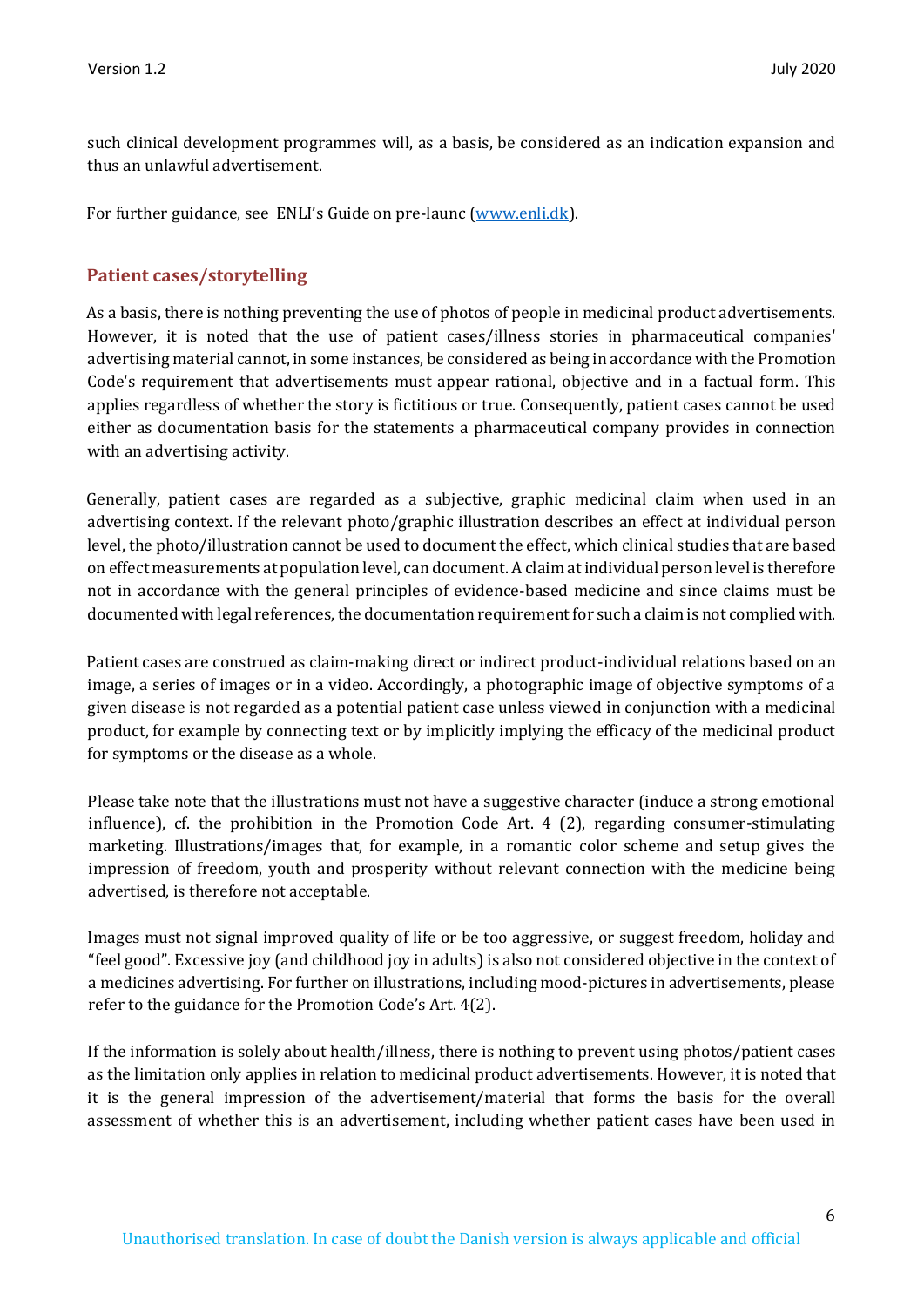conflict with the rules. For further information about patient cases, reference is made to the guide for the Promotion Code, Art. 7 and 13, Sec. 1.

If only the parent company is providing the advertising material and the parent company is not subject to ENLI's rules or a member of EFPIA, only Danish legislation applies (the Advertising Order) and not necessarily the rules outlined above.

#### **References**

References must be made loyally, and references must be included to the extent necessary in order to clarify the overall knowledge in the field. Literature references must be clearly stated. None of these may refer to outdated information or in another way be misleading. More information is available regarding the documentation requirements in the Promotion Code, Art. 7 as well as in ENLI's Guide on Documentation on www.enli.dk/en.

**Figures and tables** taken from a reference must be faithfully stated with respect to the message in the reference employed. A precise reference must also be given to the source.

Depending on the circumstances, companies can accordingly customize by rephrasing the content from the source, as long as this it without significant professional important omissions or distortions, and the message overall is reproduced faithfully. Accordingly, the addition of arrows, etc. is not permitted but depending on the circumstances, changes to the coloration of figures in tables is acceptable provided that there is no color loading and thus understanding is not influenced in the direction of product names or degrading a competing product. Color changes can thus only be used to make appearance more "inviting," meaning for example that it would not be acceptable to change the color of a figure or table for the company's own medicinal product to green and the competitor's to red. It is also allowed to change the units to the units used in Denmark, for example, from mg/dl to mmol/l, as well as statistical recognized values can be inserted into figures, if these are included in the reference and will not be highlighted laudatory in the figure.

Companies may draw up their own figures, graphs and tables of results or messages in source material if such graphical reproductions are not found in the source material, or if there e.g. is a wish of another type of shape.

- In such cases, a figure, graph or table can be drawn up if this precisely reproduces the results from the reference without essential omissions or distortions. It is therefore important for figures, graphs or tables to faithfully reflect the message in the source material.
- It is acceptable to remove information from a figure/graph/table, if it is irrelevant for the advertisement if e.g. the shape of the reference shows figures for both COPD and Asthma, but the advertisement only concerns asthma – here it will be legal to omit information about COPD in the figure/table.

The above mentioned is provided that it is clearly indicated that the graph/figure/table is prepared by the company, and that the final result is reproduced faithfully and cannot be considered to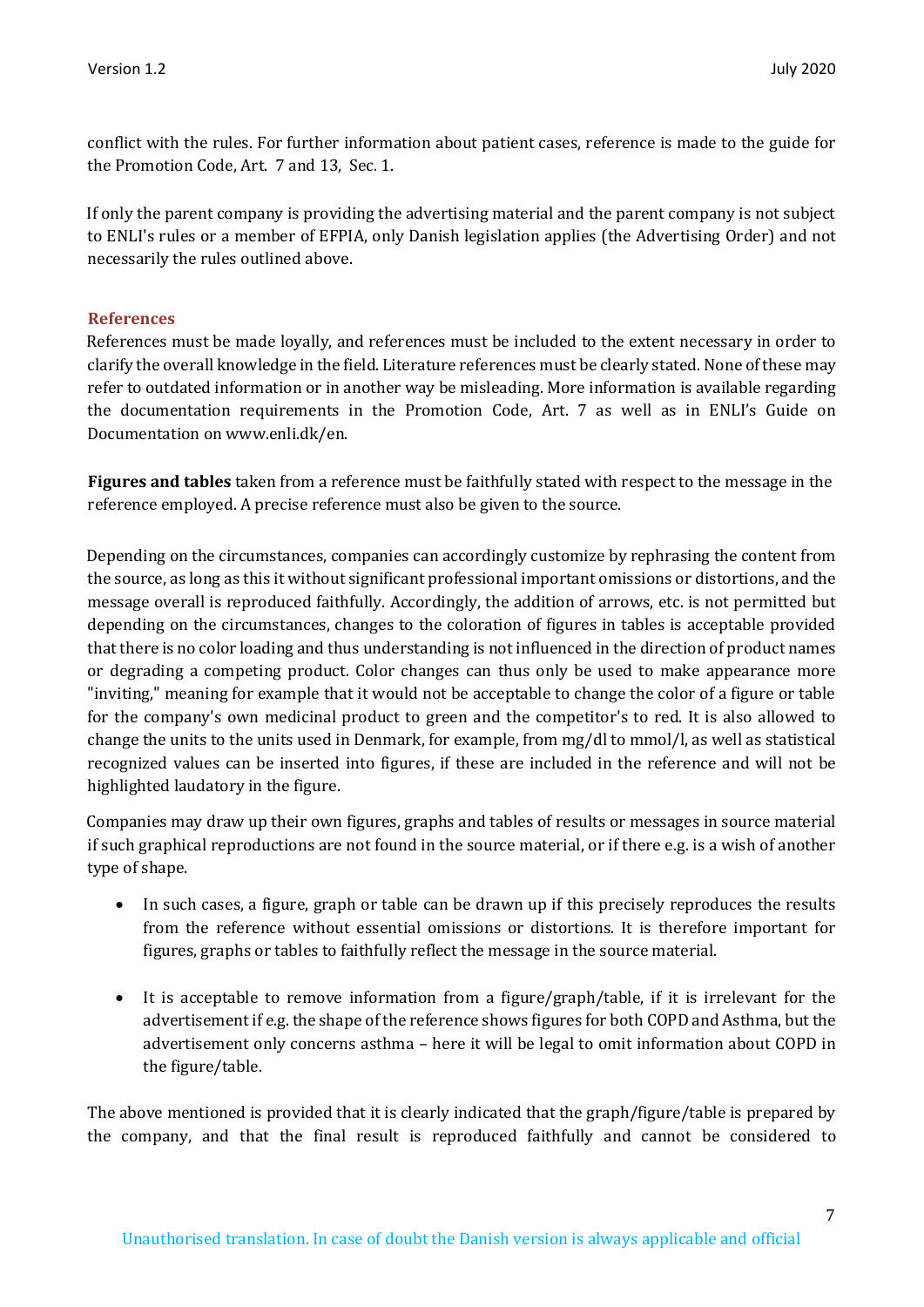mislead/distort the message in relation to the reference. There must not be excluded data, which is relevant in order to consider the figure, etc. as a loyal version that is not misleading.

As **documentation** for a medicinal product's effect, including safety profile, in addition to the product summary, only scientific supporting studies may be used. The studies must have been published in recognized and independent Danish or international works, trade journals, or similar. Prior to publishing, the studies must have been subject to an independent peer review.

For further guidance on specific types of references, please see the Guide for the Promotion Code, Art. 7, Sec. 5, and ENLI's Guide on Documentation.

## **Comparative advertisement**

Comparative advertisement is defined as any advertisement which directly or indirectly refers to another medicinal product.

As a basis, a comparative advertisement is compliant when the advertisement is **correct, relevant** and **loyal** as a whole. The comparison must also be objective and relate to the verifiable information.

A comparative advertisement must be produced on the basis of the information in the product summary for the medicinal products that are part of the comparison. The statements the company expresses in their advertisement must also always be documented with an adequate reference.

According to the Danish Medicines Agency, a medicinal product advertisement which contains a comparison between several medicinal products, must clearly state which medicinal products the comparison covers. The comparison may only cover medicinal products which, when seen objectively, are relevant to compare, i.e. medicinal products with coinciding application area, see the Advertising Order, Sec. 16, item 1. Furthermore, compulsory information must be presented for own medicinal product.

# **4. Satellite symposiums**

A distinction is made between two different types of symposiums:

- Company-sponsored satellite symposiums, which are a part of the official congress programme
- Unofficial symposiums organized by the company, which are not a part of the official congress programme (see the rules for this under the section "Stand-alone")

Symposiums that are **approved and selected by an independent congress committee and which are apparent in the official congress programme** will, as a basis, be considered as a part of the scientific congress programme. The frameworks for what may be included in these symposiums will, therefore, be broader than for the company's own continuing education meetings, which are subject to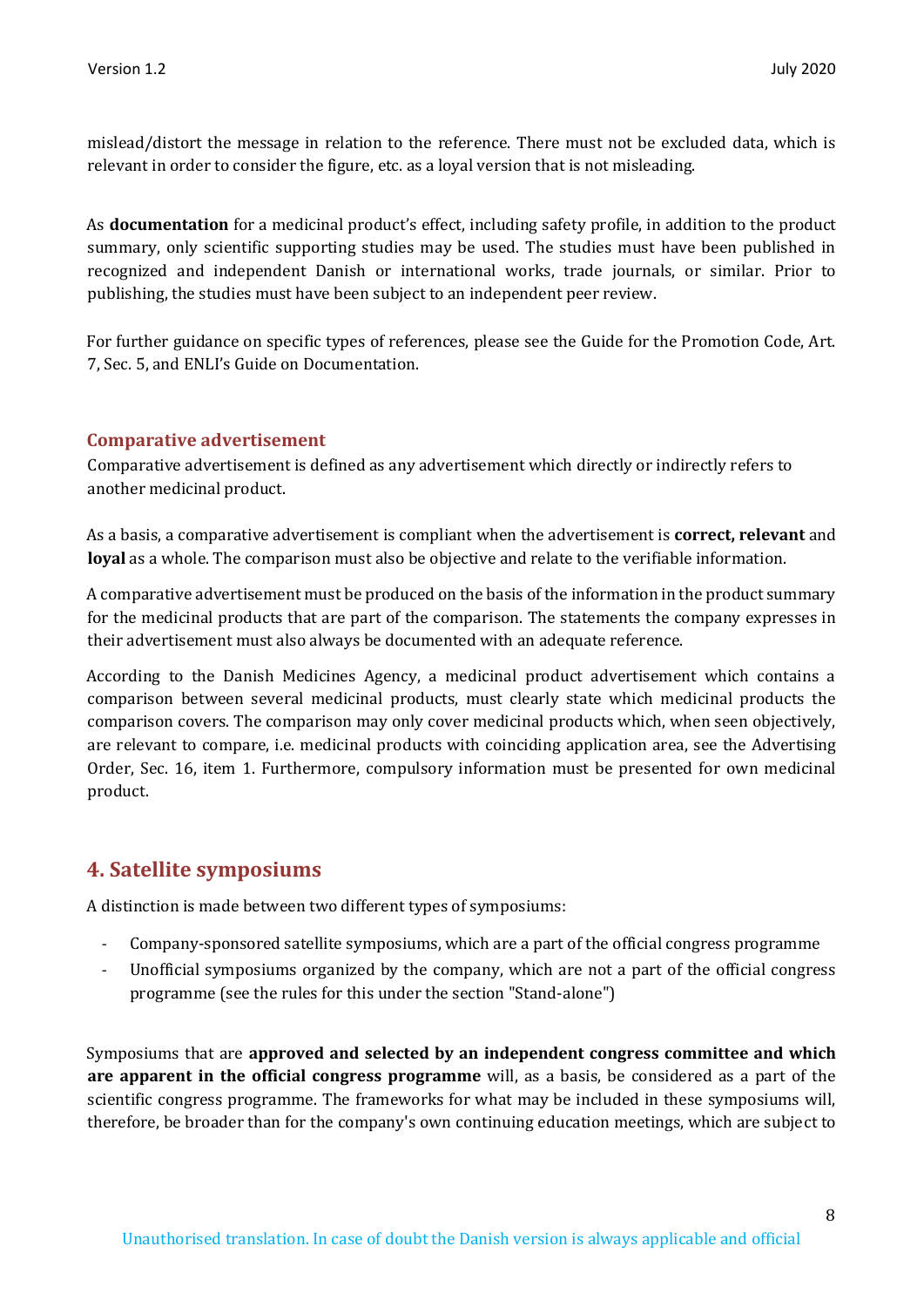the advertising rules. If off-label reference to medicines occurs at these symposiums, this will, consequently, not necessarily be in conflict with the advertising rules.

In a ruling dated 28 May 2014, the Danish Health Authority (now The Danish Medicines Agency) has found that two satellite symposiums held at an international congress in Denmark were not unlawful advertisement of medicinal products. It was the Danish Health Authority's view that the speakers' presentations at the satellite symposiums at the congress were of a professional content and they regarded professional presentations to healthcare professionals of scientific data and studies. Likewise, the presentations were presented in a scientific forum. The Danish Health Authority had also noted that the satellite symposiums were a part of the official scientific programme for the congress and that the external speakers had themselves decided the formulation, content and angle on the subject in the presentations .

In AN-2016-3924 ENLI's Board of Appeal found that two companies' symposium during a medical society´s annual meeting did not constitute a part of the official programme for the annual meeting, as it was not explicitly apparent in the pharmaceutical company's printed programme. This was further emphasized by the symposium being held in the lunch break during the annual meeting. "In accordance with the Danish Health Authority's (now The Danish Medicines Agency) ruling dated 28 May 2014, the symposium must thus be considered as an advertising activity subject to the applicable advertising rules." Consequently, as organizers of the symposium, the companies were responsible for the compliance with these rules. For further also see KO-2018-2255 and AN-2018-3964.

On this background and as a basis, ENLI considers company-sponsored symposiums as scientific if:

- The symposiums are a part of the scientific congress programme
- The content of the symposiums is approved by an impartial congress committee
- It is the external speaker who has compiled the content, the formulation and angle to the subject/subjects in the presentation

Moreover, it may be of importance how the symposium is branded. If (in the programme/invitation) only the pharmaceutical company's name/names appear, this may indicate that this regards a standalone meeting, which would not be considered as a part of the congress programme. (See below regarding stand-alone meetings)

If the symposium is a part of the official scientific congress programme, this means that the relevant company is not considered as obliged to draw attention to the fact, if their medicinal products were to be referred to outside of approved indication/off-label, for example.

# **5. Stand-alone meetings / individual meetings**

There is nothing preventing a pharmaceutical company from holding a separate event before or after the official congress programme.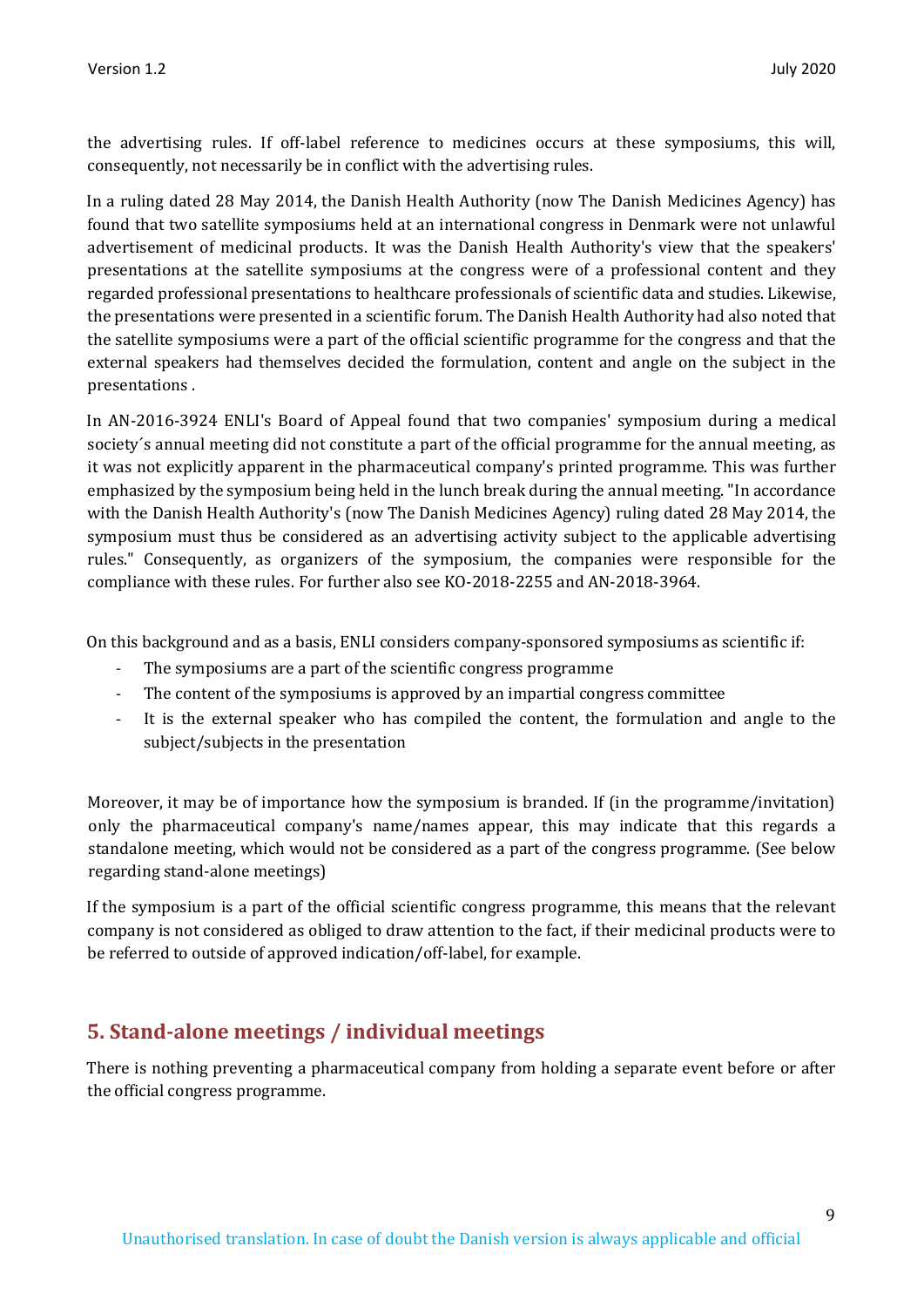If a pharmaceutical company that is affiliated with ENLI holds a separate meeting which is not part of the set official congress programme, the pharmaceutical company will be responsible for the event as a whole and it would be assessed in the same way as a so-called "Own event" that must be reported to ENLI.

In this way, the company is also responsible for all contributions that are presented at the event, regardless of whether these contributions come from an independent third party that is hired by the pharmaceutical company. See also AN-2016-3924 and AN-2018-3964 from ENLI's Appeals Board.

Furthermore, it is ENLI's assessment that the company has an obligation to react if a hired speaker refers to their medicines in conflict with the rules, for example, outside of approved indication/off-label or prelaunching of a medicine not yet approved.

If the pharmaceutical company sponsors the participation of healthcare professionals in the remaining congress (in addition to their participation in the stand-alone meeting), actual meals can be offered even though the stand-alone meeting on its own does not have a professional content of minimum two hours.

On the other hand, if there are participants for the stand-alone meeting where the company has not sponsored their congress participation, these people cannot be offered meals unless the stand-alone meeting, when seen in isolation, has a duration and a professional content of at least two hours.

# **6. Virtual meetings, etc.**

## **General**

In principle, the advertising rules apply to both virtual and physical meetings, including congresses. However, there may be special issues to consider at virtual conferences, including live streaming and on-demand solutions.

## *Commercial Communications*

In the EU, the E-Commerce Directive<sup>1</sup>, which in Denmark is implemented in the E-Commerce Act<sup>2</sup>, applies. The E-Commerce Act governs the choice of law (the laws of which country) for information society services, which is defined as any service that has a commercial purpose and is delivered online at the individual request of a service provider, cf. Section 2 (1) of the E-Commerce Act.

A service recipient is any natural or legal person who receives and uses an information society service, cf. Section 2 (4) of the E-Commerce Act. For example, it is an individual request when a recipient enters the address of the website that the recipient wishes to visit; when the recipient activates a link on the Internet; when the recipient fetches an e-mail in his electronic mailbox; or when the recipient downloads a file from a newsgroup.

<sup>1</sup> DIRECTIVE 2000/31/EC OF THE EUROPEAN PARLIAMENT AND OF THE COUNCIL of 8 June 2000 on certain legal aspects of information society services, in particular electronic commerce, in the Internal Market <sup>2</sup> Law no. 227 af 22/04/2002 on services in information society, including certain aspects of electronic commerce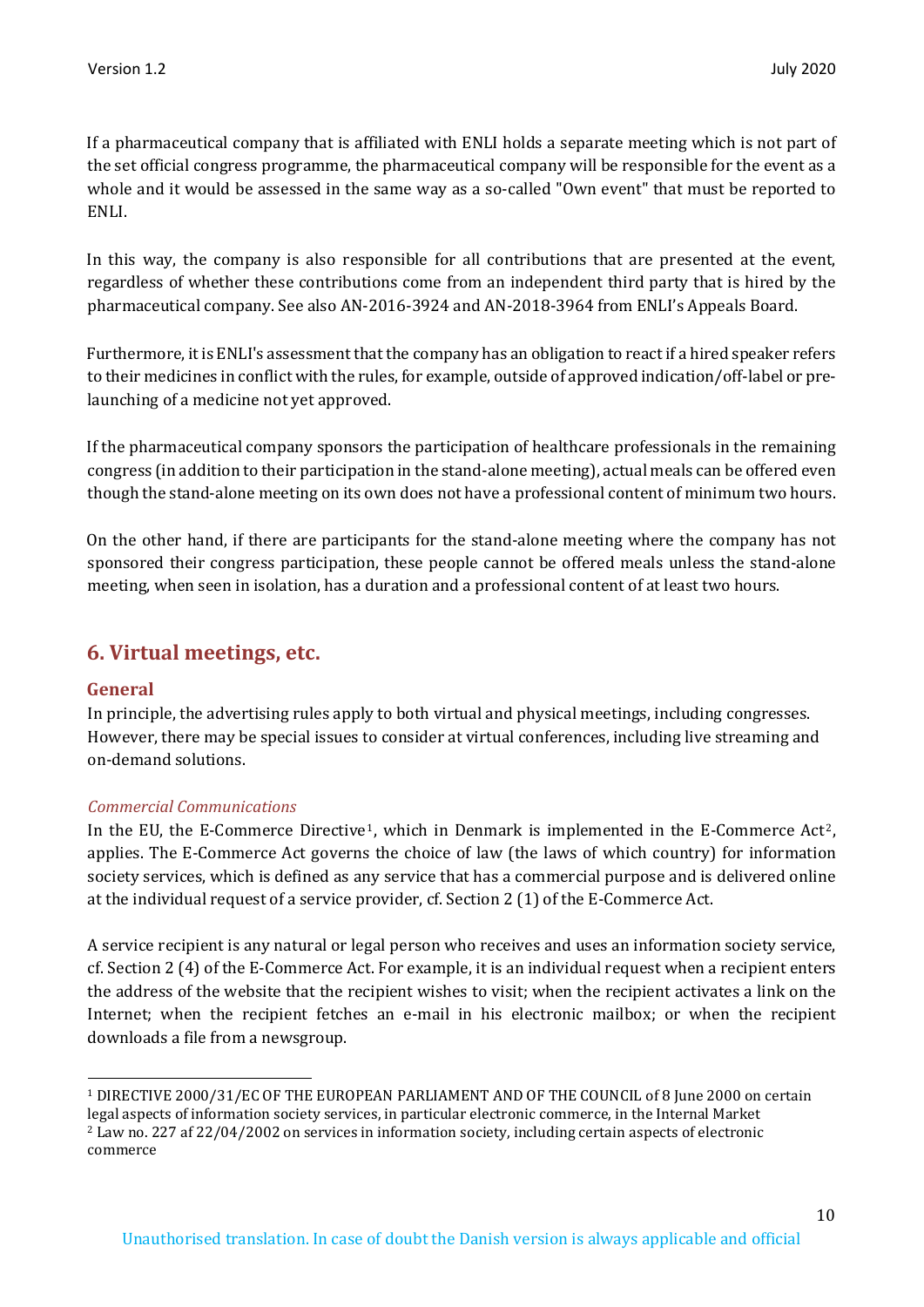It follows from Section 9 (1) of the E-Commerce Act. 1, that all communications that form part of or constitute an information society service must be designed and presented so that it is clear that the communication is commercial, and it must be clearly stated on behalf of which the commercial communication is broadcast. Commercial communication is defined as any form of communication that is intended, directly or indirectly, to promote the sale of goods or services or to establish an image for a business, organization or person engaged in trade, industrial or craft business or a regulated profession, cf. Section 2 (6) of the E-Commerce Act.

It is clear from the proposal for the E-Commerce Act that examples of commercial communication, e.g. may include advertising of products and services, including banner advertising, as well as indirect advertising such as promotional measures in the form of reimbursement, discounts, games, contests, sponsorship, etc.

Thus, advertisements for medicines that are communicated online (electronically) are covered by the rules of the E-commerce Act.

Outside the area of the E-Commerce Directive falls information society services, where the service provider is established in a non-EU and EEA country, and where information society services are only targeted to countries which are not members of the EU or the EEA-agreement but where the service provider is established in the EU or EEA area. Thus, a service provider established in Denmark, which only provides the information society service to a country outside the EU and EEA, is not covered by the Directive or the E-Commerce Act.

#### *Which country's laws apply to advertising, including compulsory texts?*

In the E-commerce Act (and the directive), a "sender country principle" applies to advertising on the Internet (which may have implications for virtual congresses, among other things). This means that Danish companies (legal entities established in Denmark) must comply with Danish legislation when advertising medicines at a virtual congress, even though most participants are from other EU/EEA countries, and at the same time applies a principle of "mutual recognition", which means, among other things, that a company that is established in another EU/EEA country, and advertising medicines on the Internet are exempt from compliance with Danish rules when the advertisement meets the law of the EU/EEA country where the sender is established, even if the advertisement e.g. targets Denmark.

If a Danish company participates in an international virtual congress and has advertisements in that regard, the Danish company will have to comply with Danish law. If, instead, the advertisement is sent from e.g. a French affiliate, it will be French law and French Code of Conduct (if an EFPIA member) to be complied with when advertising on the Internet.

The sender country principle at virtual congresses is important to note, since Danish established pharmaceutical companies will thus not be able to advertise medicines at a virtual congress if these medicines are not approved for trade in Denmark. Instead, if the congress were physically held outside of Denmark with a physical exhibition stand, the company would have to comply with the legislation in that country (territorial principle).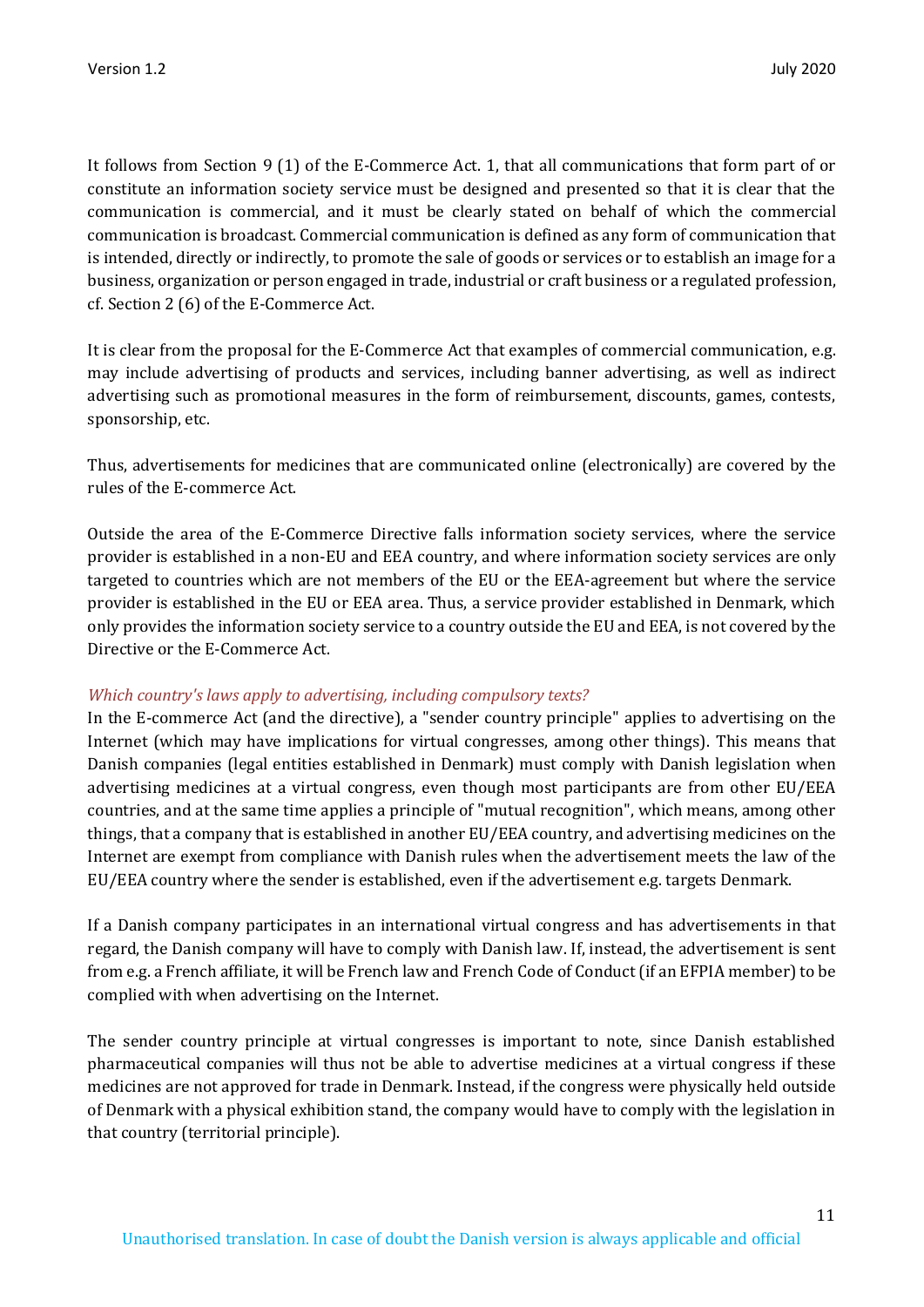## *Which country's ethical codes apply to advertising and events?*

EFPIA (European Federation of Pharmaceutical Industries and Associations, IFPMA (International Federation of Pharmaceutical Manufactures and Associations, and PhRMA (the Pharmaceutical Research and Manufacturers of America) has issued a joint guidance regarding Virtual International Medical Congresses Impacted by COVID-19. The guide will be in effect until December 31, 2020, where after the guide will be amended according to the experience the rest of 2020 brings.

The guidance applies to all International Congresses organized by medical associations/societies involving HCPs from multiple countries, and activities organized by Companies at these congresses (e.g. exhibition stands, satellite symposia, poster sessions) that have been moved to a purely virtual format, and that are taking place between July 1 and Dec 31, 2020.

The guidance states that companies should consider the code from the region from which the majority of delegates would be expected to come based on past experience. When there is no regional code, the IFPMA code applies. This particular code may be referred to for adjudication purposes, as may the code from where the individual attendees come from. When considering the distribution or display of promotional material at International Congresses and assuming the majority of delegates are expected to be from the US or Europe, Member Companies should consider the US and European label for the products being promoted.

In addition, it is important for companies to clearly state the label by which promotional materials were developed, to avoid any possible confusion. The promotional material must be accompanied by a statement indicating the countries in which the medicinal product is registered, and by an explanatory statement indicating that registration conditions differ internationally. Additionally, the statement should be prominently displayed (e.g. via a pop-up box or alternative display) informing delegates to refer to prescribing information from their home country as information may be different for each country.

The joint guidance emphasizes that if the code of ethics and national law contradict each other, the strictest rule must always apply.

Furthermore, companies should ensure that a process is in place to confirm participants' status as HCPs/Non-HCPs (patient advocates, journalists, industry representatives, etc.). It is expected that they will work with the medical association to ensure that the congress' virtual platforms allow for participant categorization, and to work with the medical association/society (congress owner) to make reasonable efforts to restrict access to promotional material to HCPs only, where required by applicable rules and regulations. Where the medical association's platform does not have a categorization capability, Companies should consider alternative mechanisms to enable attendee classification for their promotional events.

The guidance states that congress attendees should sign a digital consent indicating awareness/acknowledging Virtual Congress terms and conditions, such as specific permission to access different virtual areas (lectures, commercial expositions, social engagement sites, the basis of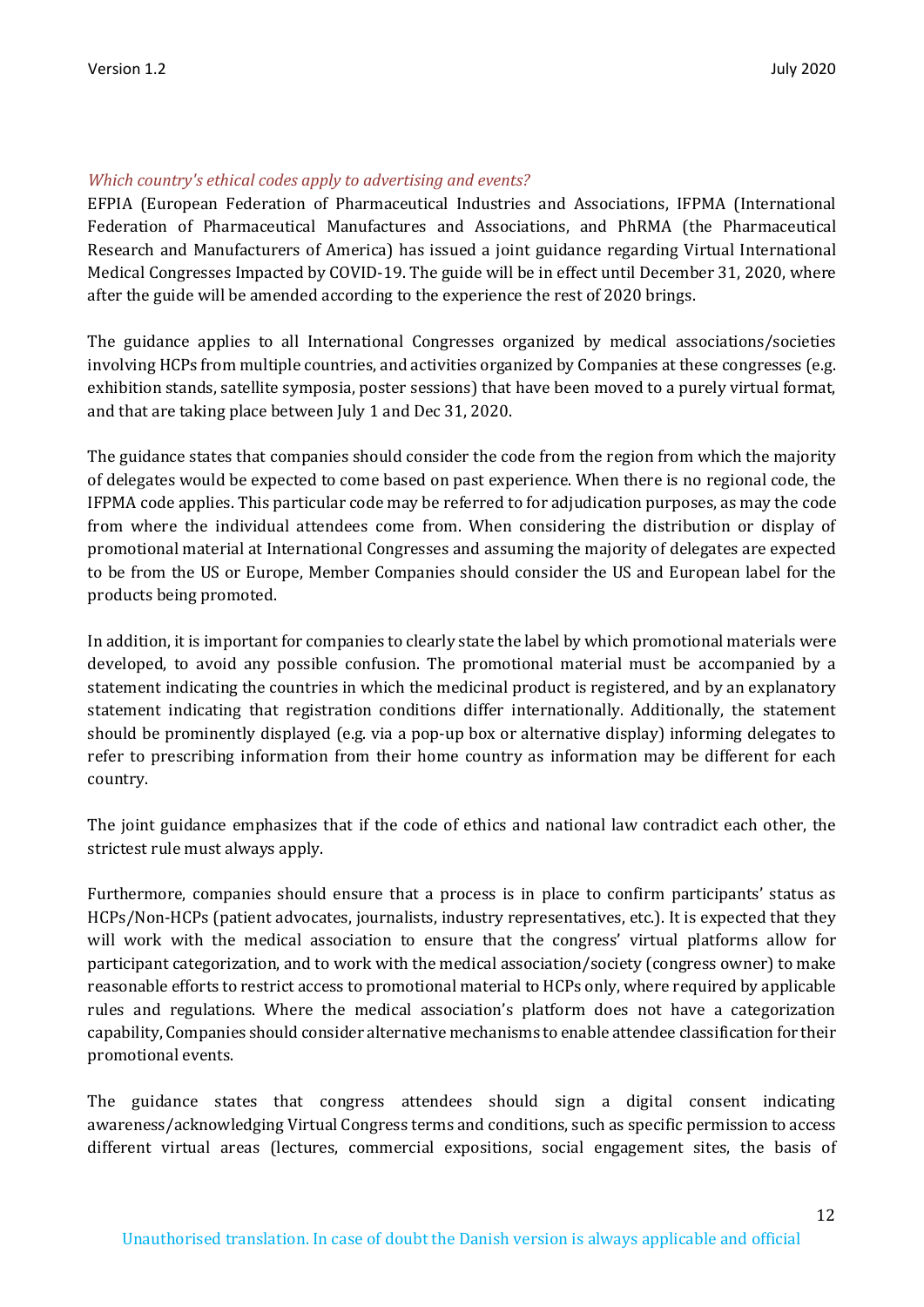promotional material development, etc.). Even if this is the responsibility of the medical association/society, Companies need to be aware of the content of these kinds of Explanatory Statements/ Disclaimers.

Please also refer to the joint guidance from EFPIA, IFPMA and PhRMA, which can be found at [www.enli.dk.](http://www.enli.dk/)

## **Live transmission and recorded sessions**

It is ENLI's assessment that in connection with the continuation education of healthcare professionals, there is no difference, in principle, between whether the companies sponsor doctors' physical participation at the congresses, or whether they sponsor healthcare professionals' access to follow the scientific presentations via electronic transmissions.

Scientific presentations disseminated at independent (third party) international scientific congresses are, as a basis, not considered as being covered by the advertising rules.

Therefore, the main rule is that companies are allowed to offer doctors access to the scientific presentations via electronic transmissions if it is also in accordance with the rules to sponsor the doctor's participation in the congress.

This means that the pharmaceutical company must check that the congress' professional programme and content cannot be considered as constituting advertising. However, it must be emphasized here that the requirements for this do not differ when compared with the requirements where the company sponsors the doctor's physical participation in the congress.

Pharmaceutical companies are allowed to both live-stream and to offer on-demand solutions (where the professional presentations are uploaded)as the specific context must, however, be assessed.

What is essential is, in which frameworks the web access is made available and that this does not have the nature of an advertisement. This means that a possible company website or similar from which access links are offered, may not contain advertising for medicinal products.

It is recommended that the companies use "neutral" sites for on-demand solutions. Offers of live streaming or on-demand access directly from the congress provider will, likewise, be able to minimize the risk of intermixture with advertising.

If the companies edit in the on-demand "presentation packages" which the congress provider chooses to make available this could, on the whole, be considered as advertising and the relevant company would be responsible for all content that is made available.

Thus, the company should refrain from recommending healthcare professionals to see specific named presentations or similar that have been held (for on-demand solutions) if they are not to be considered as responsible for the content.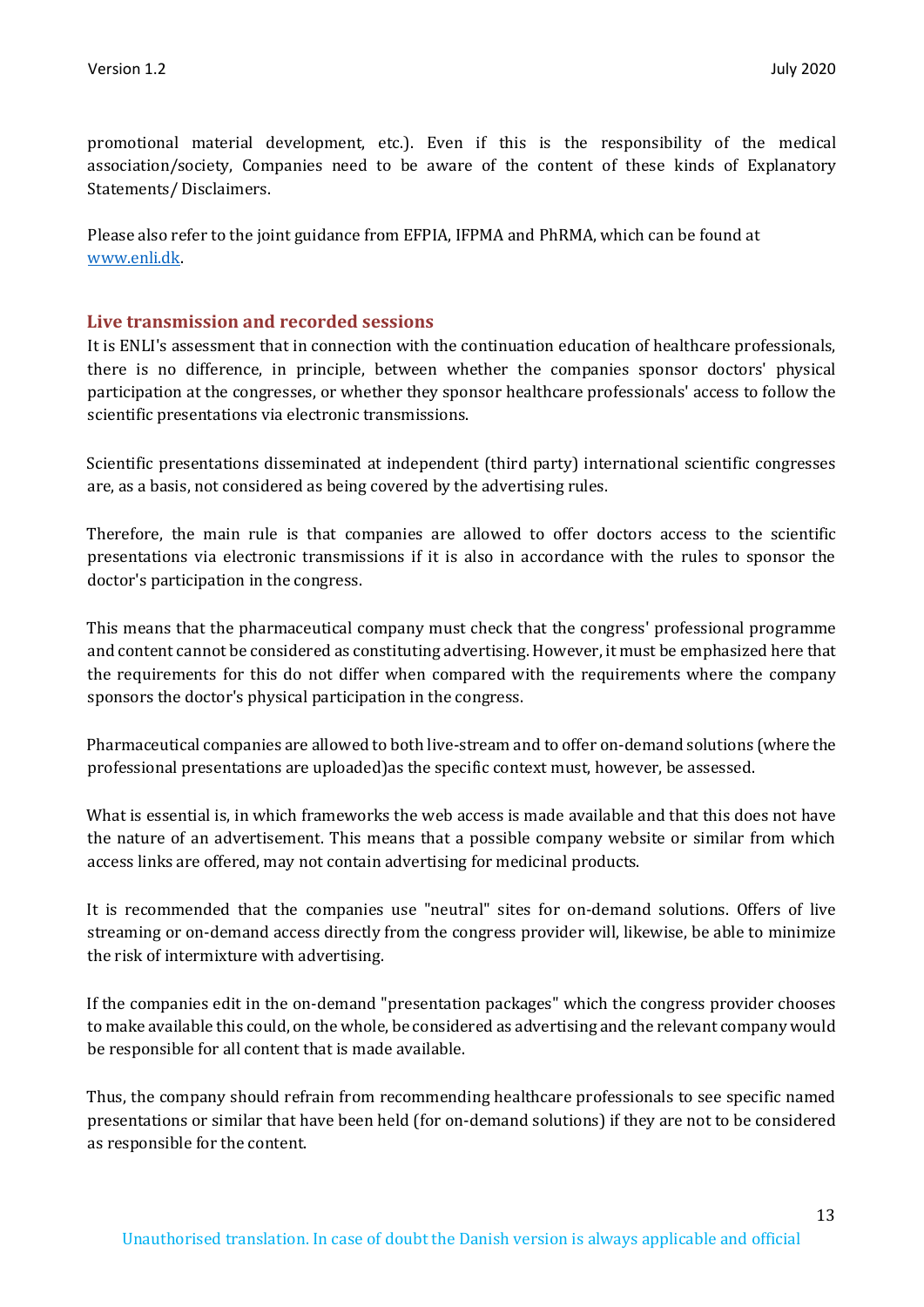#### *Minutes and blogs from congresses*

In general, it can be noted that if a company has hired a healthcare professional to prepare minutes, a blog or similar about the congress, the company's responsibility will depend on the following parameters, among other things:

- What the payment consists of; does the healthcare professional's fee reflect the service they are being paid for?
- Is the healthcare professional free to write what he/she personally thinks is relevant to report, or has the company had an influence on the content/framework for the reproduction of the professional content?
- What has the healthcare professional actually written? For example, are there statements making claims about the company's own products?

It must thus be checked whether this is about a matter-of-fact representation/minutes of the professional information or whether this could be about an advertisement. Consequently, it would not automatically be a matter of an advertising situation just because the company pays for it. Please note, however, that the definition of advertising is broadly interpreted.

#### **Catering for virtual meetings**

The signal value should be considered at online meetings/virtual meetings. In principle, the rules of promotion for physical and virtual meetings are the same. However, it is ENLI's recommendation that companies should carefully consider whether to provide refreshments to the participants when, for example, the rep.-meeting takes place virtually instead of the usual personal attendance, where, for example, fruit, cake, etc., is provided. In particular, the purpose provision in Art. 1 of the Promotion Code also refers to the fact that companies must at all times maintain high ethical standards and not behave in a way that brings discredit upon or reduce confidence in the pharmaceutical industry or anything else that may cause offence.

ENLI therefore encourages pharmaceutical companies to consider whether refreshments are required for a virtual meeting and the signal value thereof. Sending catering - especially if participants are sitting on their home addresses, can send the wrong signals. ENLI is aware that several pharmaceutical companies have already decided internally that no catering is offered for virtual meetings.

For on-demand meetings, it is ENLI's assessment that catering cannot be provided, as it cannot be ensured in these cases that the healthcare professional will actually attend the continuing education meeting or when this will happen.

Therefore, the considerations for catering are based solely on the live-streamed virtual meetings, and ENLI generally recommends that no catering be offered, cf. Art 1 of the Promotion Code.

It should also be noted that in their "EFPIA Code of practice: ethical guidance in light of COVID-19", which can be found at www.enli.dk, EFPIA states that member companies cannot offer catering to healthcare professionals who participate individually in a virtual third-party organized event.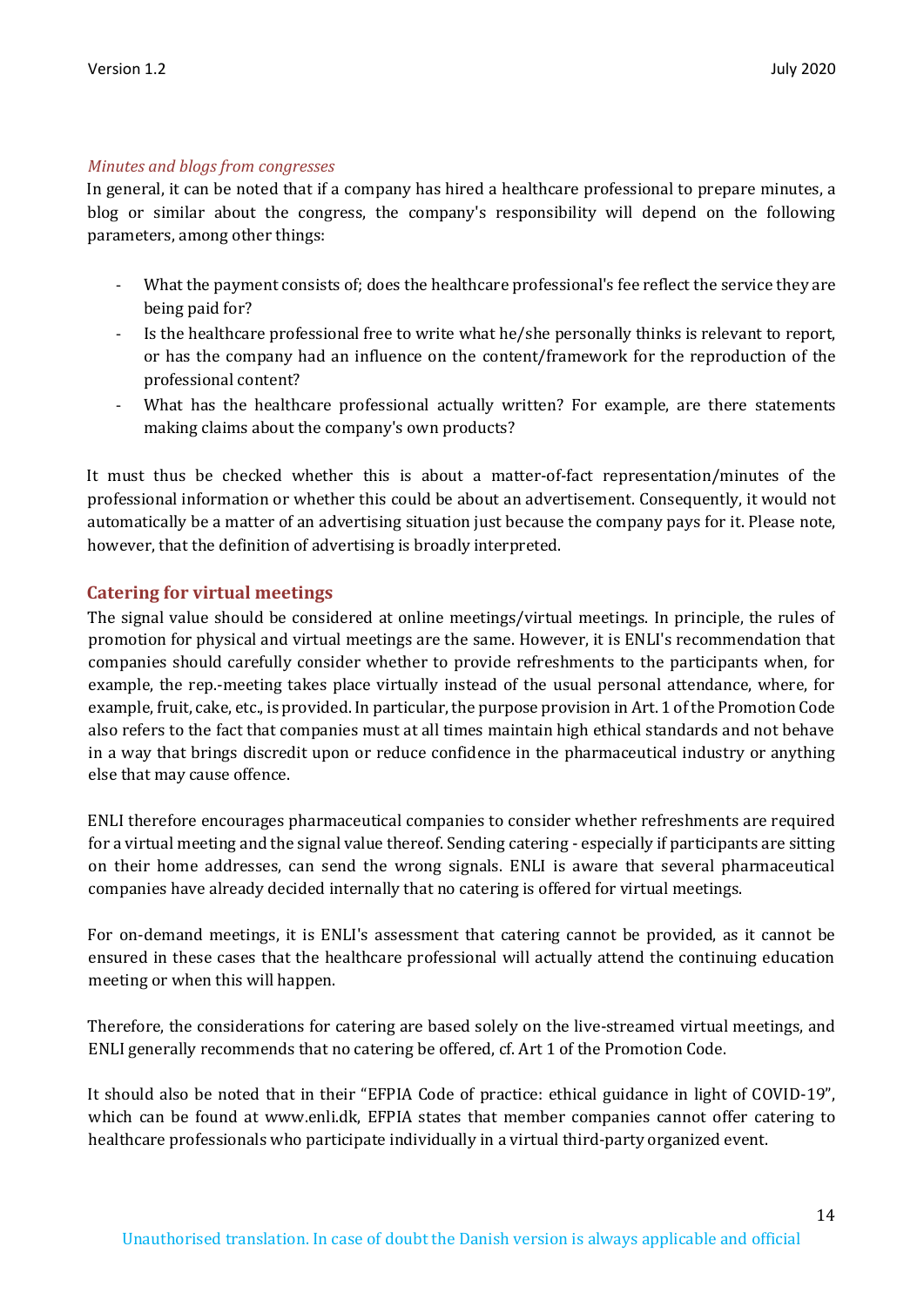# **7. Exhibition stands**

## **The advertising rules apply to everyone**

ENLI's rules as well as Danish legislation apply to all employees of the company in their activities in regard to healthcare professionals. Consequently, it is immaterial which department you are employed in, or which title you have - on the outside you are the company's representative and it is the *entire* company and thus all employees who are subject to ENLI's rules as well as legislation if the company is affiliated with ENLI.

Among other things, this means that there is no difference between whether it is a medical adviser or a sales consultant who holds a presentation for a group of doctors or is at a stand in connection with a congress. The rules regarding **prohibition against pre-launching and off-label mention applies to all employees of the company.**

It is noted in general, that exhibition stands are considered as commercial areas where the basis is that all activities that take place here are considered as advertising.

## **Compulsory information**

Compulsory information may be provided in Danish and in English and the compulsory information must be in immediate vicinity of the advertising material, e.g. in the form of an insert in the advertising material. For a roll-up, it is however sufficient that the compulsory information is found freely available at the stand. This must be apparent in the roll-up.

## **Reprints**

The distribution of reprints is not considered as being advertising when the pharmaceutical company, on the basis of an enquiry from a healthcare professional, provides scientific articles (reprints) on clinical trials to healthcare professionals. However, this only applies if the articles are provided without supplementary material/reference.

The articles must have already been published in a recognised and independent Danish or international trade journal or similar. This also applies to non-commented scientific articles, which contain results of comparable studies of various medicinal products.

A distinction is made between whether the distribution of reprints occurs unsolicited or on the company's initiative. An active effort from the company in regard to the distribution of reprints, e.g. if reprints are clearly displayed for free use at an exhibition stand, may be covered by the advertising concept due to the unsolicited conduct.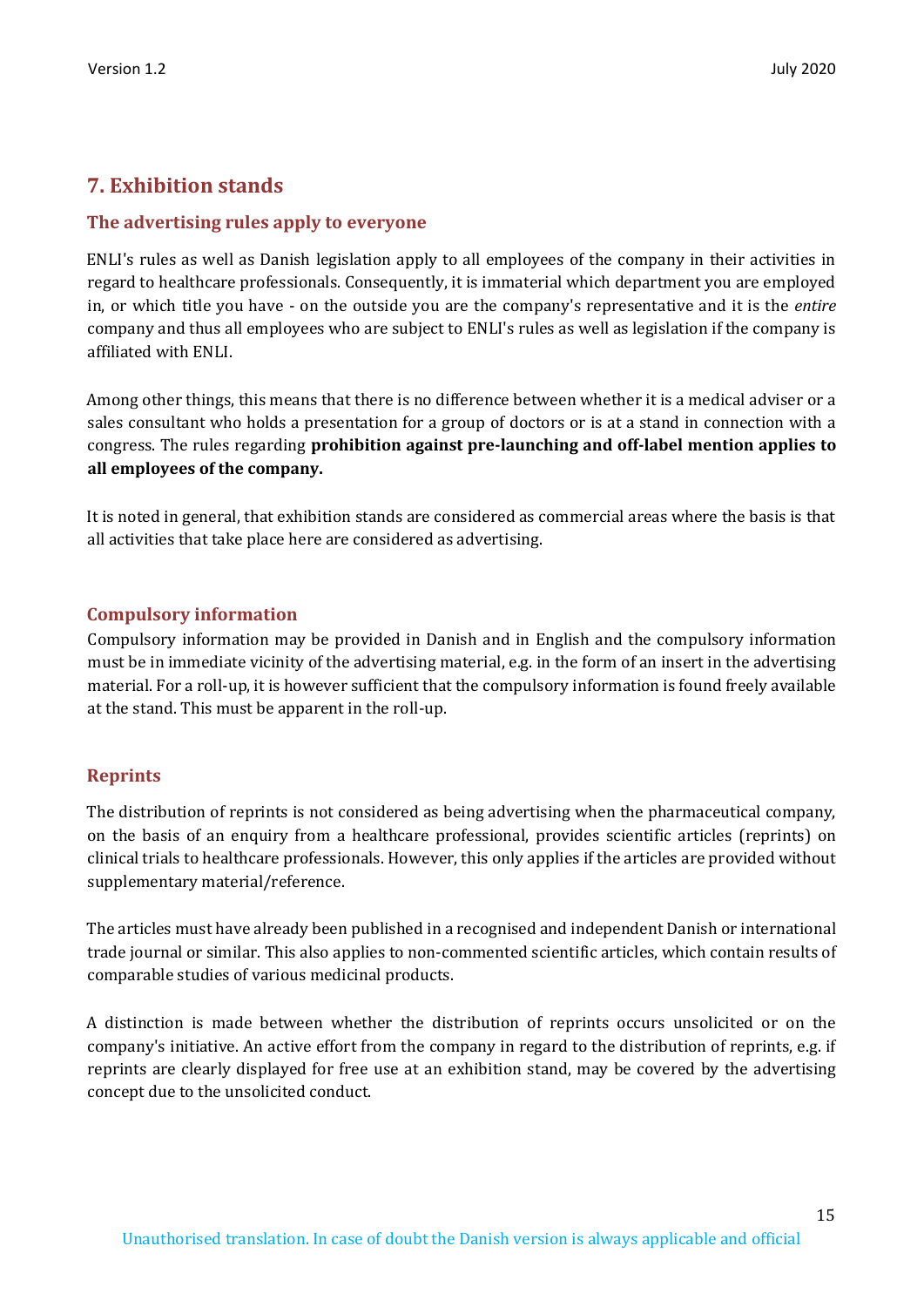A company's unsolicited distribution of scientific articles (reprints) is considered as an advertising activity (however, the reprint itself will not be an advertisement) and must therefore attach compulsory information, see Art. 5 of the Promotion Code. The material must be in accordance with the medicine's product summary (SPC) and must, therefore, not regard dosage or indications, for example, that are not supported by the product summary or include medicines that may not be marketed, see Art. 4 of the Promotion Code.

Regardless of whether the distribution occurs upon enquiry or unsolicited at the exhibition stand, the reprint still constitutes a gift which is why it must be of inconsequential value.

# **8. Handing out gifts and practical meeting equipment**

In the event of gifts being supplied to healthcare professionals contrary to the prohibition against gifts as part of **third-party professional events**, the pharmaceutical company's liability depends on their involvement in the event:

- Pharmaceutical companies that sponsor healthcare professionals' attendance in third party professional events such as professional scientific conferences/congresses are not responsible if the organisers or other parties sponsor on-site present gifts in contravention of the rules without the prior knowledge of the company. If the company is aware in advance that a congress organize or the like wishes to present gifts as part of an event (for example by saying so on the invitation or program or it is known from previous congresses that this will happen) in contravention of the rules, the company must ensure that it can document its reservations about gifts being given to healthcare professionals sponsored by the company, or alternatively, that the healthcare professionals would refuse to accept them, cf. Lif's FAQs - Q13.
- Congress organizers that have received a sponsorship direct from a pharmaceutical company must not present gifts to healthcare professionals, which would infringe the rules of the Promotion Code. The pharmaceutical companies would not, however, be held responsible for this if they expressly specify in the associated sponsorship contract that gifts should not be provided, cf. Lif's FAQs - Q14.

The prohibition applies amongst other things to so-called "**gimmicks**" or "**leave behinds**", such as postit pads, note pads, etc., which are office articles of minor value. Accordingly, the prohibition against gifts means that giving ballpoint pens, paper pads, etc., at individual meetings with healthcare professionals is basically prohibited, (for example on visits by medical representatives to clinics or exhibition display) since these are regarded as gifts.

EFPIA have provided more details of the prohibition against ballpoint pens and paper pads so that it is permitted to have relevant **practical meeting items**, such as ballpoint pens, paper pads, etc., for professional symposiums, conferences, congresses, etc., (both companies' own and third party events), although on condition that the items comply with the requirement to be of insignificant value, cf. Lif's FAQs Q12.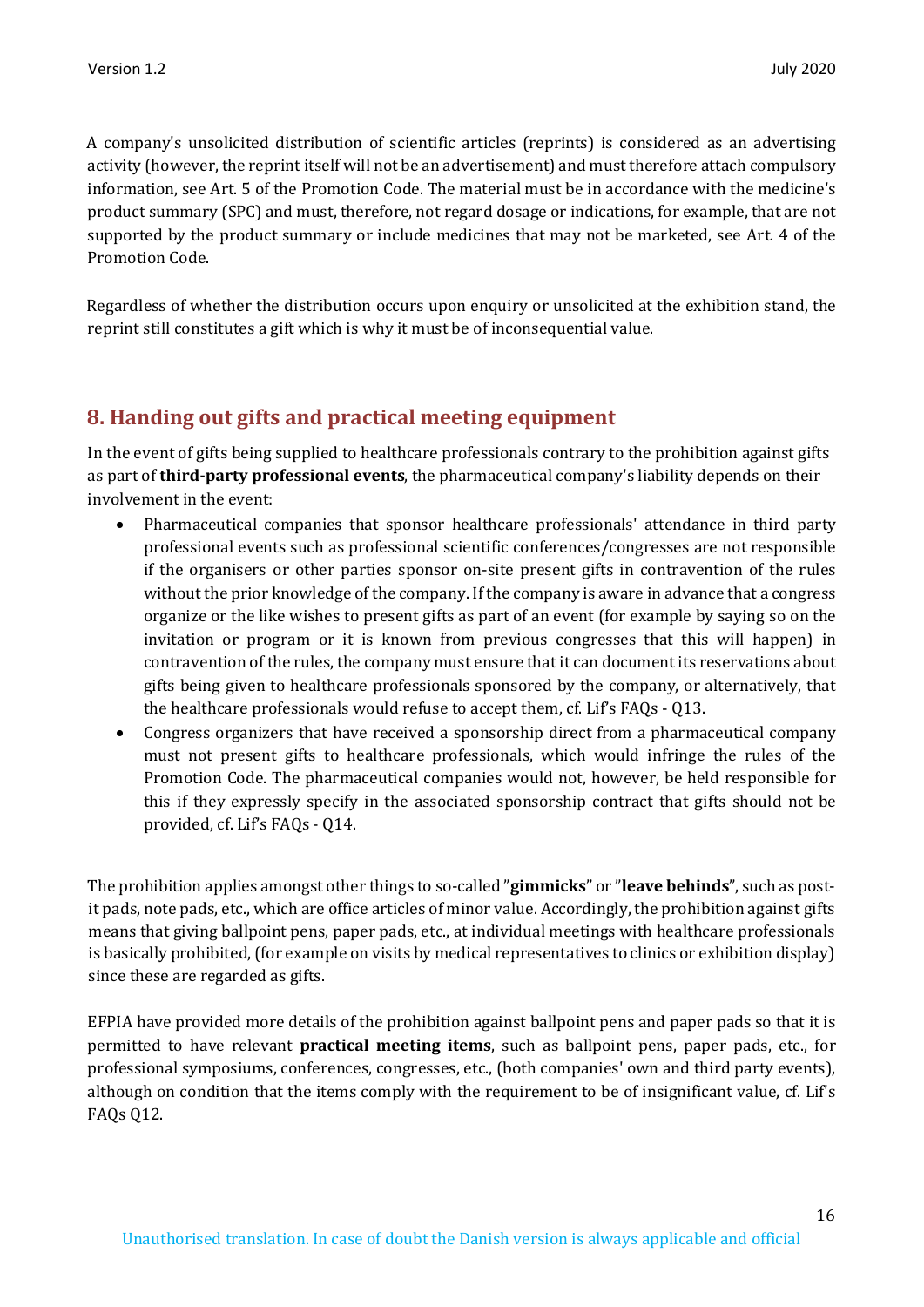# **9. Entertainment**

A prohibition applies against pharmaceutical companies sponsoring or organizing entertainment events.

The following is apparent in ENLI's guide on the understanding of "entertainment":

- 1. A total prohibition is maintained against organizing/sponsoring entertainment as far as the pharmaceutical companies' own events are concerned (both in Denmark and abroad).
- 2. In relation to the sponsored third-party events (where the company is not the organizer or coorganiser and therefore does not have any influence on the programme), distinction must be made between different types of entertainment. This means that a distinction must be made between "primary" (prohibited) and "secondary" (permitted) entertainment.

**Primary entertainment** is, for example, music or other performance which is included as a separate contribution during a dinner or similar - or by the participants being invited to/getting access to separate entertainment on location, where it applies that based on an overall assessment, it is detrimental to the industry's credibility and image. For example, this could be concerts, opera, theatre, sports events, sports or entertainment activities, stand-up comedy, sightseeing, wine tasting/talk, or similar. Contributions which include people who must generally be considered as "celebrities" - artists, bands, actors, athletes, or similar - constitute a value due to their "celebrity factor" and, as a main rule, will be considered as primary entertainment - even though it does not have the form of a separate contribution.

**Secondary entertainment** is activities that do not appear as a separate event and which are limited in size and/or "celebrity factor" and which do not constitute any entertainment value of significance for the participant. This includes contributions which, under normal circumstances, the participants would not pay for - and which, from an overall assessment, is not detrimental to the industry's credibility and image. Examples of this are background music and similar at a welcome reception or in a lobby.

3. Pharmaceutical companies may provide sponsorships for professional events if any entertainment (see the above definition is considered as "primary" entertainment) in connection with the event is explicitly financed in another way than by the pharmaceutical company's sponsorship, e.g. with selfpayment by the participants or by a sponsorship from a non-pharmaceutical company.

It is noted that in connection with a possible self-payment, the following parameters can ad weight in relation to whether a given healthcare professional can receive a sponsorship:

- the company must ensure receipt of payment for the entertainment element,
- the amount must be disclosed by the congress' organizers, and
- the size of the amount must reflect the financial value of the specific entertainment event for the participant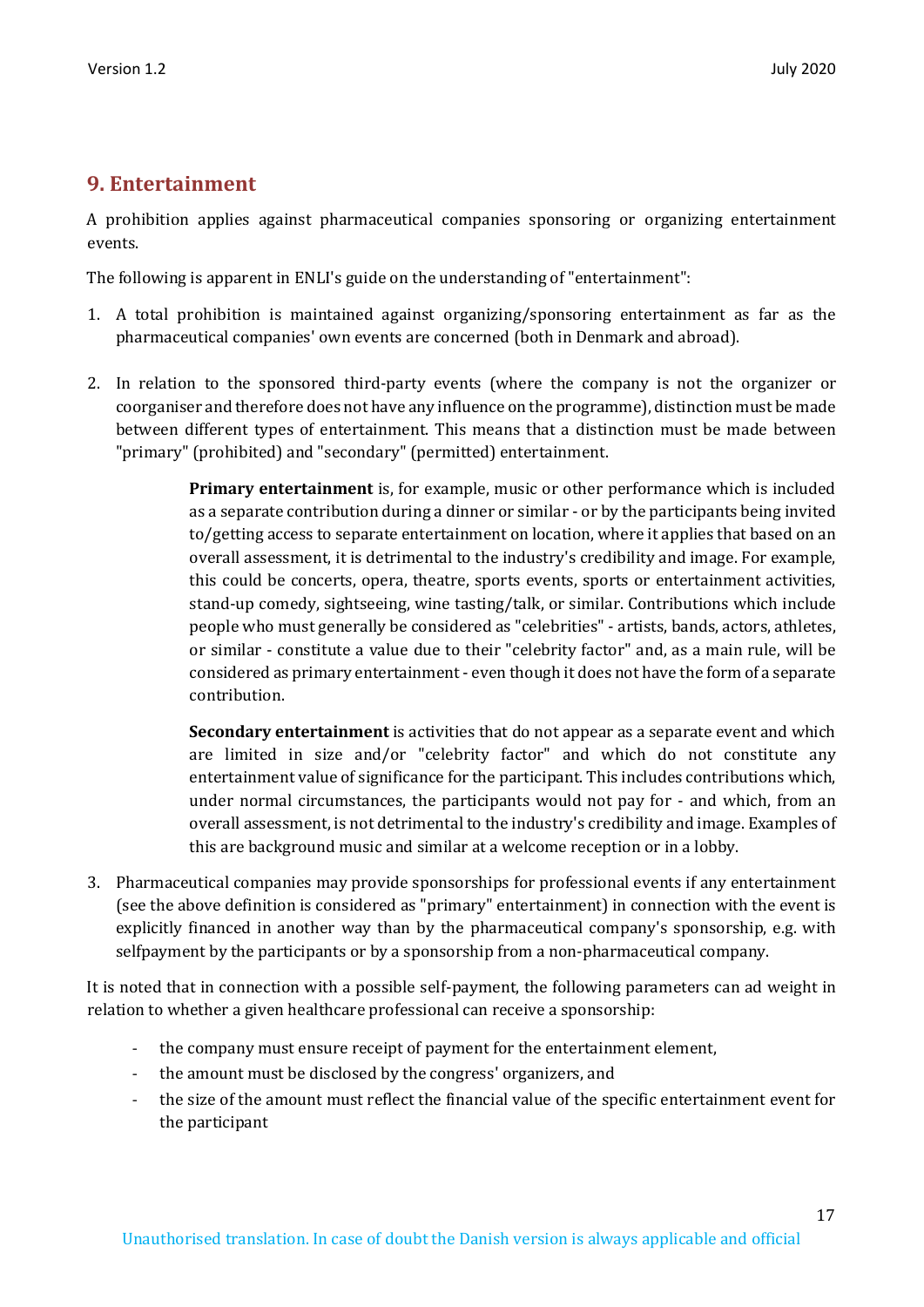Among other things, the Investigator panel has approved sponsorships for participation in a professional congress where the participation charge includes activities with elements of entertainment, given that participation assumes **separate registration** by way of check-marking in connection with the registration. In this regard, it must be documented to ENLI that sponsored healthcare professionals will not get access to the social activity.

This will always be based on a specific assessment of the presented documentation whether the sponsored healthcare professionals will be viewed as in conflict with ENLI's regulations when accepting the representation. Including whether the documentation shows, for example, that the healthcare professional only **arrives after the entertainment element**, after the welcome reception for instance. On the other hand, information to the participant that he or she may not participate in the programme item where there is entertainment or invitation to a parallel meeting held by the pharmaceutical company at the time for the entertainment element, is insufficient documentation unless the healthcare professional has **confirmed in writing** beforehand his or her participation in the parallel meeting.

In addition, a pharmaceutical company cannot sponsor parts of a professional event which contains "primary" entertainment just by making it a condition to its sponsorship to pertain to specific payment of speakers or other professionally allowed activity or representation, unless the aforementioned conditions are fulfilled (the entertainment is explicitly paid by the participant or explicitly financed by sponsorship from a non-pharmaceutical company).

Upon request from ENLI, the pharmaceutical company must document that support, if any, is provided - and used - in accordance with this rule.

In principle, it will be sufficient if, as a company, the participating healthcare professionals are requested to sign that they will not participate in a possible social event.

# **10. The Ethical Committee for the Pharmaceutical Industry's (ENLI) case processing**

ENLI consists of the Investigator Panel in the first instance and the Board of Appeal in the second instance. Lawyers and doctors are employed in both bodies.

The Investigator Panel checks that the affiliated pharmaceutical companies comply with the rules that are subject to ENLI's jurisdiction. The Investigator Panel can file a case on the basis of a report, on own initiative or with the starting point in a complaint about an affiliated pharmaceutical company.

Those companies that are affiliated with ENLI are obliged to submit a report to ENLI on the following activities:

- If a pharmaceutical company is organizer or co-organizer of a professional activity and the event is fully or partially aimed at Danish healthcare professionals,
- If a pharmaceutical company provides financial (sponsor) support to a third party's event, which fully or partially is aimed at Danish healthcare professionals or if the pharmaceutical company sponsors Danish healthcare professionals' participation in third party events, e.g.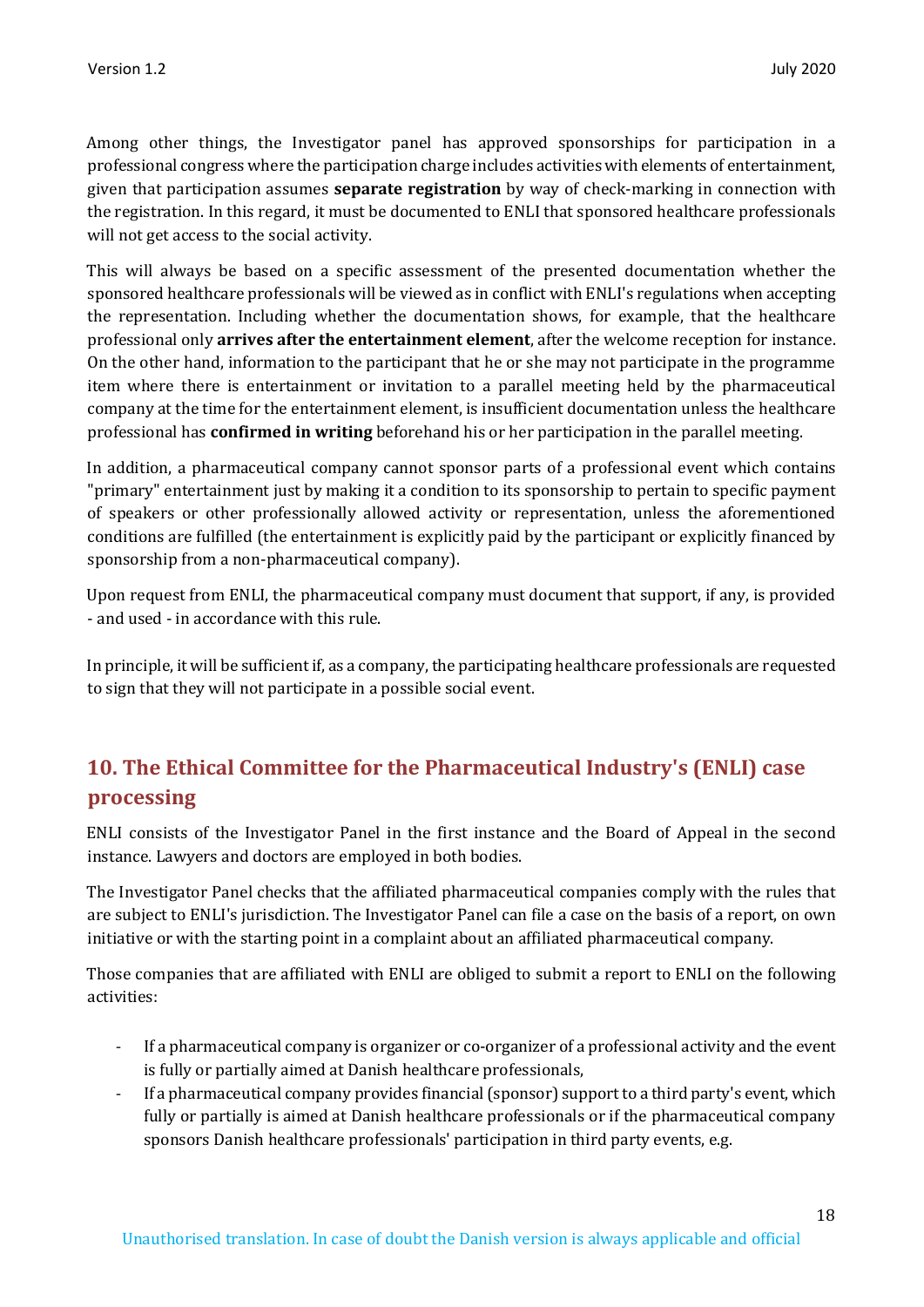congresses.

- If a pharmaceutical company purchases an exhibition stand at a congress in Denmark
- All forms of advertising material regarding medicinal products aimed at healthcare professionals on the Danish market.

Reporting must be done on all activities and advertisements which are held/provided in connection with the relevant congress.

The Investigator Panel checks that the pharmaceutical companies comply with the rules via the cases that are reported. For example, the control is conducted by way of random checks where the reported events or advertising are assessed based on whether they comply with the applicable rules.

If a company which is affiliated with ENLI doesn´t comply with ENLI's rules, the company may have a sanction imposed in the form of a reprimand or fine, for example. ENLI has the option to double the fine if the same non-compliance is repeated within a two-year period.

# **For further information:**

ENLI's website:<http://www.enli.dk/>

The Danish Medicines Agency website: <https://laegemiddelstyrelsen.dk/en/>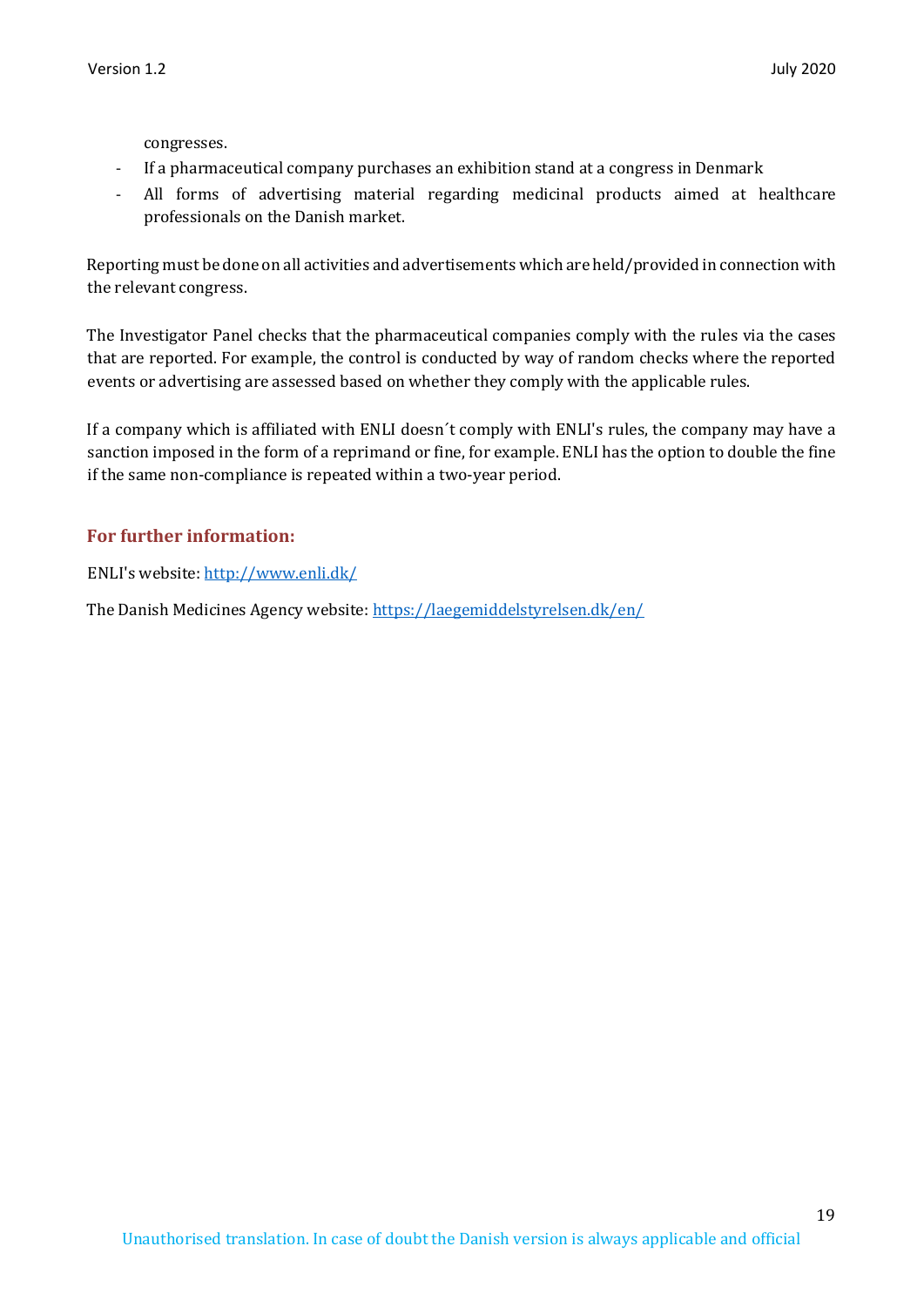# **11. Q & A's**

## **Corporate responsibility**

**1.** An international parent company has a Danish subsidiary that is affiliated with ENLI. The parent company purchases a stand in connection with a Danish congress. Should the parent company comply with ENLI's rules?

- *A: No, as a basis the parent company are obliged to comply with Danish legislation. If the parent company's Danish subsidiary is affiliated with ENLI, the subsidiary must, therefore, be careful with the following if they are not to be responsible for the content on the stand:* 
	- *that the subsidiary does not have any employees at the parent company's stand*
	- *that the subsidiary does not participate in selecting which advertising material will be displayed at the parent company's stand*
	- *that the Danish subsidiary only guides the parent company on which rules apply in Denmark, including how to ensure that ENLI's rules are complied with if the parent company also wants to comply with these.*

# **Advertising Rules**

**2.** Is an advertisement allowed, which is an illustration of an individual patient in connection with the marketing of a medicinal product?

*A: The basis is that illness symptoms are allowed to be shown by illustration of an individual patient, but that an illustration of an individual patient will not provide a nuanced description of the general effect of the relevant medicinal product. No medicinal product is approved on the basis of a study of the effect on one person. In a trial there will always be some people on which the medicinal product has a good effect and some which the medicinal product may not have equally good effect on. A patient case cannot, therefore, express how all patients will react to/benefit from the medicinal product and, consequently, patient cases as an illustration of the treatment effect, do not meet the requirement for objectivity and rationality, see the Promotion Code, Art. 4, Sec. 2 and Art. 7.*

## **3.** Are happy people allowed to be depicted in advertising material?

*A: There is nothing to prevent using smiling or happy people in medicinal product advertisements. What is essential however, is that the medicinal product advertisement does not use pictures that can give a misleading impression of what the relevant patients are capable of when they consume the medicinal product the advertisement regards.*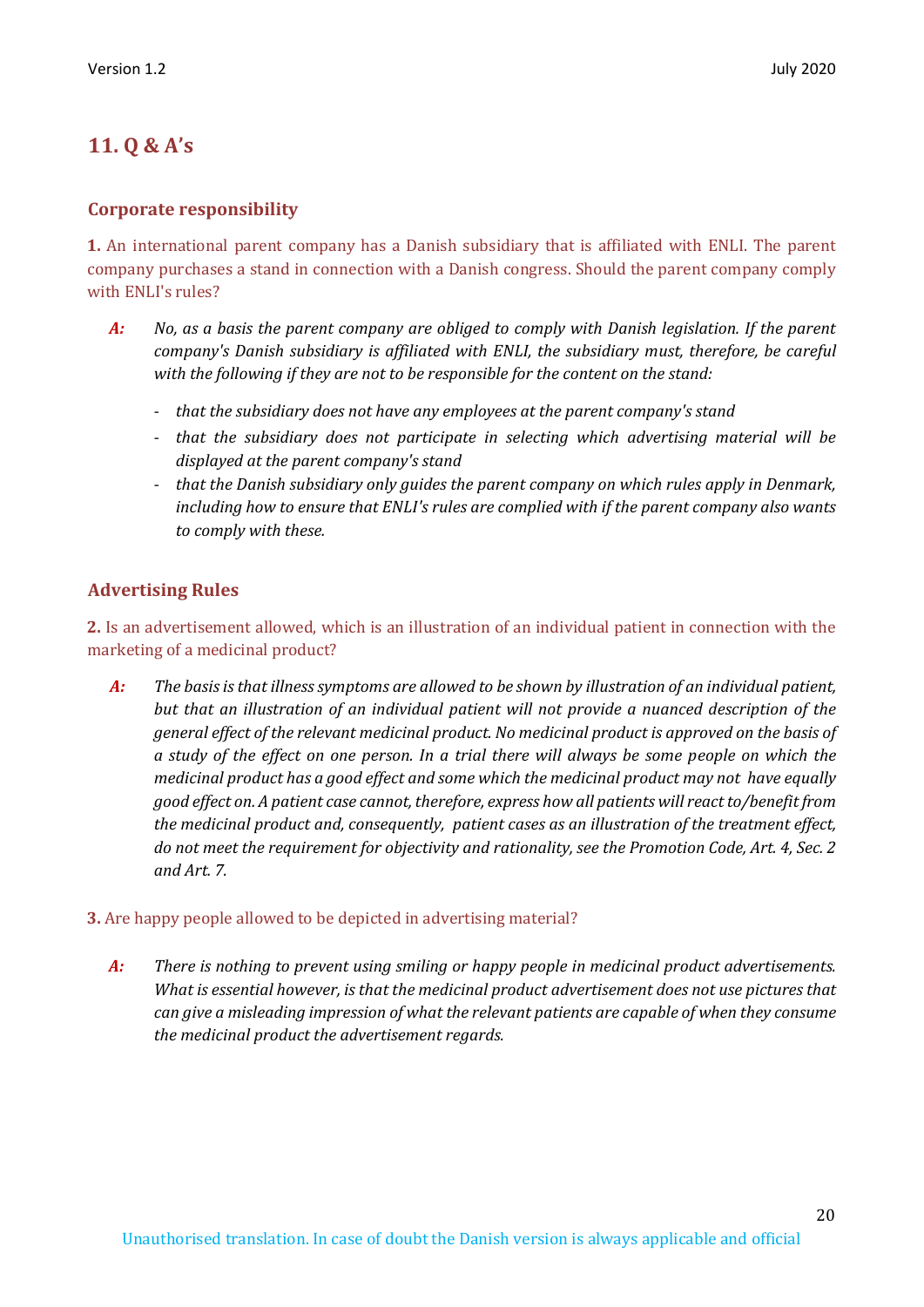- **4.** Are patient cases allowed at the parent company's stand at a congress in Denmark?
	- *A: This is only allowed if the relevant advertising material complies with Danish legislation (the Advertising Order).*

**5.** Are patient cases allowed at the subsidiary's stand at a congress in Denmark?

*A: If the subsidiary is affiliated with ENLI, all their advertising material must be in accordance with ENLI's advertising rules, in particular the Promotion Code, Art. 4-8. This means that certain types of patient cases/storytelling, which would not necessarily be in conflict with Danish legislation, may be considered as being in conflict with the rationality requirement in ENLI's Promotion Code, Art. 4, (2).*

#### **Virtual meetings, etc.**

**6.** We would like to hold a continuing education event as a webinar with the opportunity for both live streaming and on demand. However, we have doubts about how we should behave in the event that a presenter mentions our medicine off-label?

*A: You can, as a company, live stream your event. However, the company should review the presentation slides before the meeting as well as inform the presenter that any mention of the company's medicines is only done in accordance with approved SPC. The company should participate in the live streaming and can use the chat function (or similar) to inform the participants if the presenter should nevertheless mention the company's medicine off-label. In the case of an on-demand solution, the company should delete what is not in accordance with the rules of the Promotion Code, including off-label or possibly illegal pre-launch.*

**7.** Can we send out a "flyer" to the healthcare professionals for whom we have already sponsored congress participation? All the symposiums in the flyer are part of the official congress program. Usually by a physically held congress, these symposia, which are part of the official program, will be placed in the congress folder / bag provided to each participant at the congress.

*A: Congress material can only be sent (electronic mail) if the participants, upon registration to the Congress, have indicated that they wish to receive further information and material regarding the congress.* 

**8.** If in Denmark we send an invitation to Danish doctors, which include a link to attend one or more of our parent company's symposiums at an international virtual congress, will we then be responsible for the symposia we link to?

*A: Despite the fact that the symposium you are linking to is part of the approved program for the congress, you should be aware that when selecting parts of a congress and thus selecting/deselecting certain presentations, it may be considered an advertising activity and you will therefore, as a starting point, be responsible for all content.*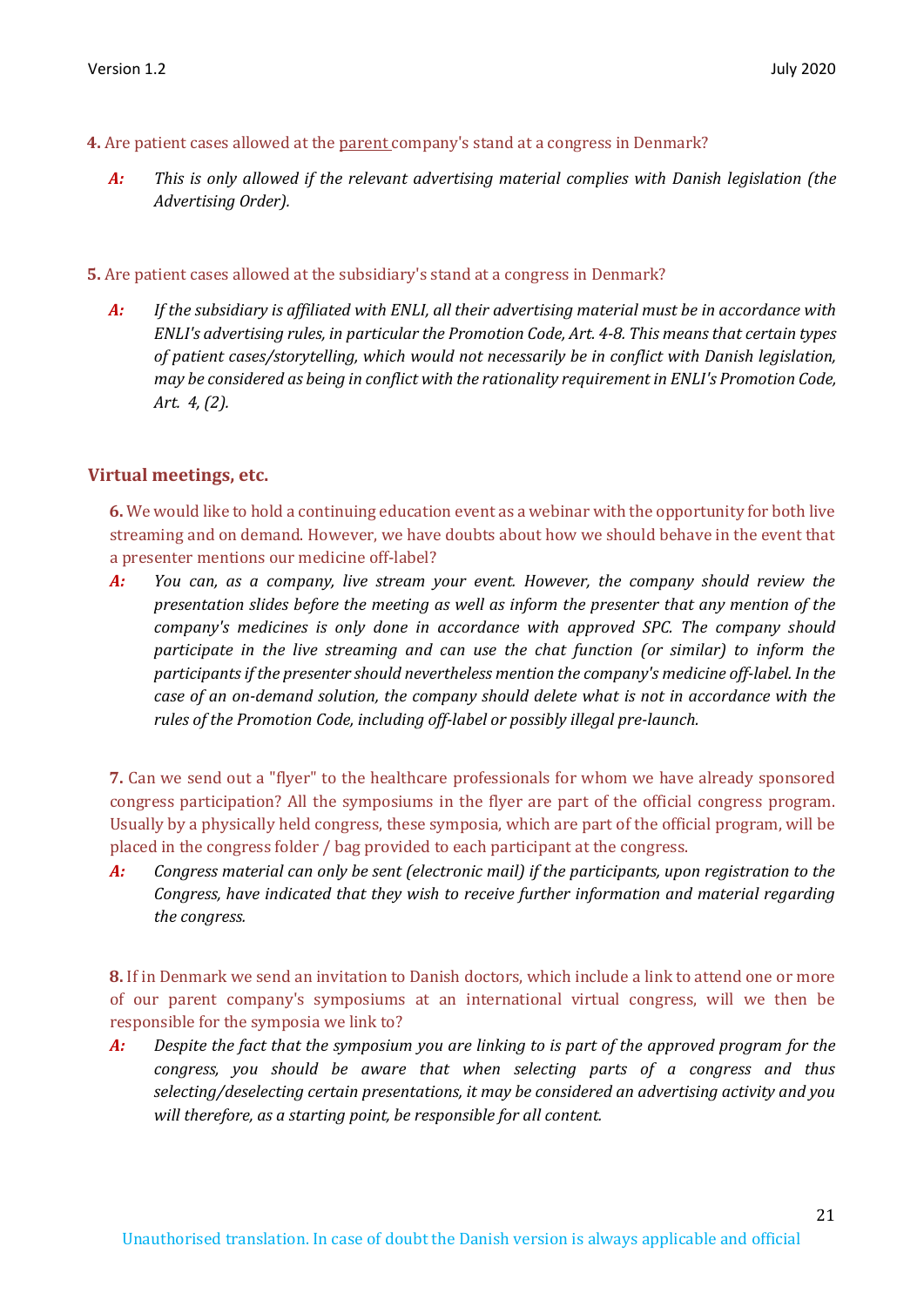**9.** May we give a sponsorship to an organizer (3rd party) who will host a post congress event where two experts at a virtual meeting will talk about what they have heard/seen at a virtual congress?

*A: You should familiarize yourself in advance with the content of the program you are sponsoring. If you know in advance that parts of the program will include off-label advertising for the company's own medicine, you must not support the specific event.*

**10.** May we invite Danish doctors to our company, where they will be able to follow an international virtual congress with a direct link from the congress? And can we then pay for transport and accommodation for the doctors who come from Jutland? (the company is located in the capitol area)

*A: There are several things that should be considered here. What is the purpose of gathering the doctors in the company's premises if they could just as well attend the congress at home or from their workplace? Although, as a company, you are entitled to pay for transport, accommodation and catering in connection with a continuing education event, you should consider the signal value and purpose in this situation. Thus, it should be necessary to bring together physicians because of the need for networking/ongoing discussions between doctors - and not because of the company's opportunity to influence healthcare professionals.*

*If the company extracts the congress onto their own platform and thus also selects which of the many presentations that the doctors get to see, they will be responsible for the content that is being streamed. Therefore, in practice it will be a difficult exercise if the company goes ahead with this planning.*

**11.** At the now canceled conference, our HQ should have had a presentation on new studies (part of the scientific program). The Danish company has been contacted, as HQ would like to record the presentation about the new studies, which the Danish company should then send to Danish doctors.

*A: This is no longer a matter of material shared in a scientific forum (i.e. as part of the congress). Thus, this is an advertising activity that must comply with all the rules of the Promotion Code (comparable to the selection of special topics/presentations from a congress). As there is a presumption that off-label/pre-launch will occur, this approach is not recommended.* 

**12.** An organizer has asked how they should behave if they turn one of their big physical meetings into an online webinar. In connection with events, they are used to the companies, in connection with their sponsorships, getting their name and logo printed in the program. This will instead take place online. In addition, companies typically get a booth as well. Now the question is how companies can get the opportunity to market themselves online. The organizer has suggested that there should be an advertising break between each scientific presentation. Is this possible?

*A: There is nothing to prevent the organizer from having the company logos on the front of the webinar's website.*

In relation to the advertising break, it is optional at the physical meetings whether the *participants will enter the commercial area at the exhibition stands. If it is no longer optional and*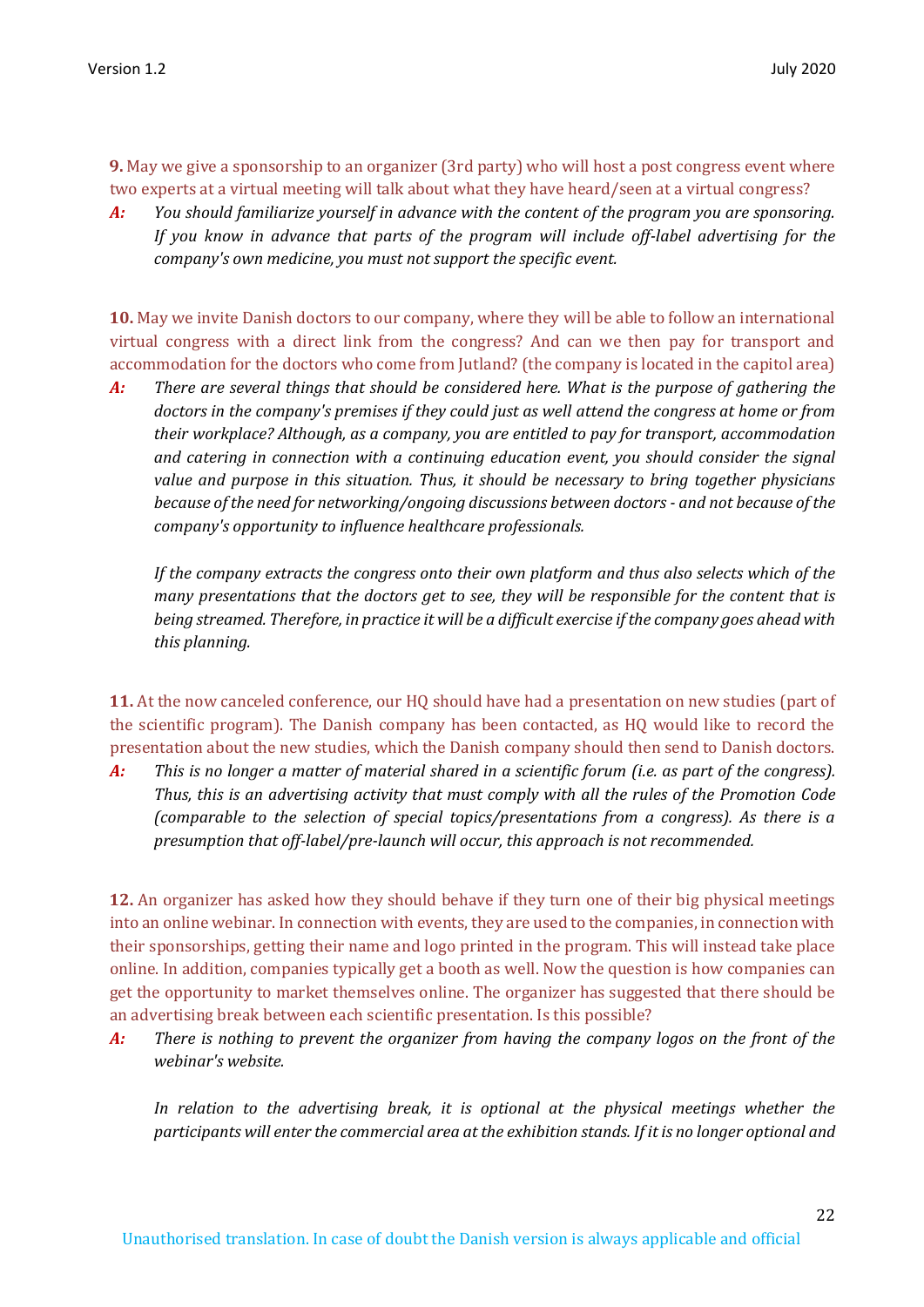*the participants are instructed to view medicine advertising during breaks, it will differ significantly from the physical meetings and there will be a mix of scientific and commercial content.*

*However, it is legal to make "advertising breaks" between the academic posts if it is clearly marked, e.g. by a speaker voice indicating that what now comes are advertising posts from XX company. Advertising must thus be clearly separated from the scientific part of the congress.*

**13.** May we offer catering for our virtual meeting? The meeting lasts 2 hours and 15 minutes.

*A: In principle, the same rules apply to respectively physical and virtual meetings. However, it should be considered whether there is a real need to offer catering to online meetings as this can send the wrong signals. In addition, it can be difficult to know if the participants are actually attending the virtual meeting. Thus, ENLI does not recommend catering for virtual meetings - and not at all for an on-demand webinar.*

**14.** Is there anything hindering the healthcare professional to access the company's webinar (which is recorded) afterwards for a limited period of time (e.g. 2 months)? Webinar (continuing education meeting) with external speaker (general information on illness). The webinar is notified to ENLI and recorded. There are no product submissions from a pharma-consultant. Is there anything that we need to be aware of?

*A: There is no immediate obstacle to making the recorded webinar accessible to participants afterwards. If it is the company's own webinar, the Promotion Code must be observed. There is no time limit for on-demand solutions, but like any other promotional material, the company must at all times ensure that all available materials meet the advertising rules.*

**15.** A healthcare professional has signed up for a webinar that he did not attend as he was not able to (for example, could not log on due to technical difficulties). Is this healthcare professional allowed to view the recorded webinar - without having to re-report the webinar to ENLI?

*A: In this situation it will be ok for them to watch the webinar afterwards and without the company having to re-report the webinar to ENLI. Again, it is pointed out that in the case of the company's own meeting, it is responsible according to the rules of the Promotion Code.*

**16.** A healthcare professional has *not* signed up for the webinar, but during a pharma consultant visit, he becomes aware that a webinar has been held with a topic that interests him. During the meeting with the pharma consultant he asks if it is possible to see the lecture. May we make the recording available to him without reporting the webinar to ENLI? For example, send an email with a link for registration and then the video will be available?

*A: The fact that the inquiry comes at a pharmaceutical consultant meeting, which takes place at the initiative of the pharmaceutical company and for advertising purposes, cannot be regarded as an unsolicited question which may fall under the exception in Art 2 (2)(c) of the Promotion Code. If the company makes the webinar accessible to the person concerned, it will be regarded as an*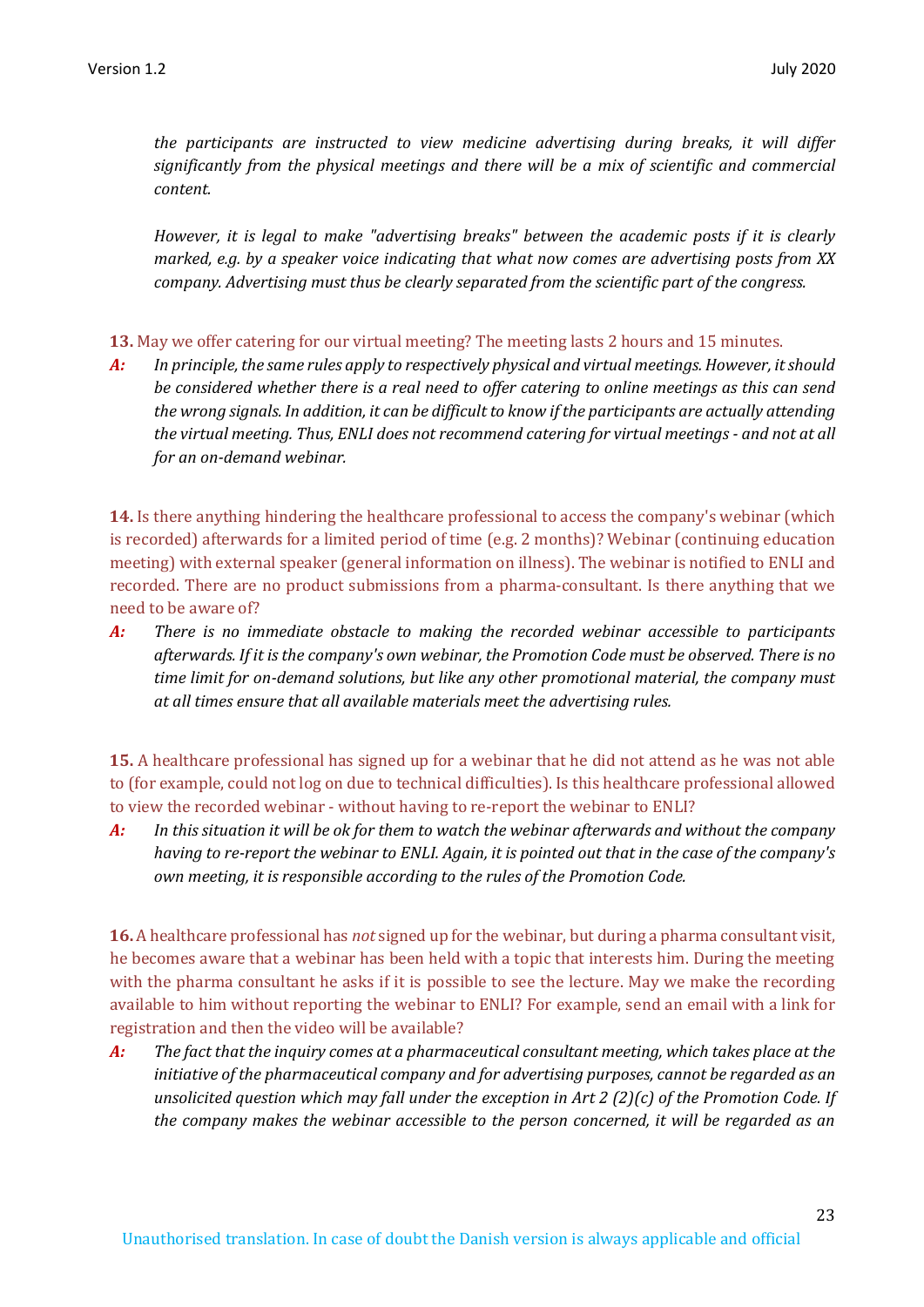*advertising activity which must be notified to ENLI. Please note that in the case of the company's own webinar, it is responsible according to the rules of the Promotion Code.*

**17.** We will live stream two lectures this fall. The lectures will be available both live and on demand for registered participants for a limited period of time. Is there anything special we need to be aware of?

*A: In the case of the company's own meeting, the rules of the Promotion Code (and the legislation regarding advertising for medicines) must be complied with. And in that regard, the webinar can be streamed live and made available on-demand subsequently. In the case of two lectures selected from a congress, there will also be an advertising activity, since the company made the selection.*

**18.** Will the answers to the above change if the webinar contains both a product presentation by a pharmaceutical consultant as well as a lecture with external speaker (as above)?

*A: Pharmaceutical companies have the right to offer continuing education, which may contain information on illness and health, as well as on specific medicines. If it is the company's own event, the Promotion Code and the advertising legislation must also be complied with - regardless of whether there is a presentation of specific medicines.*

**19.** A European medical society is having a virtual congress, where we have been given the opportunity to advertise our medicines on a closed site for healthcare professionals. But which country's rules should we comply with, including which definition of a healthcare professional applies?

*A: If a Danish company participates in an international virtual congress and has advertisements in that regard, the Danish company will have to comply with Danish law. If, instead, the advertisement is sent from e.g. a French affiliate, it will be French law and French Code of Conduct (if an EFPIA member) to be complied with when advertising on the Internet. Thus, within the EU/EEA, a sender country principle applies, so if the company is established in Denmark, the Danish rules must be followed, including the Danish definition of a healthcare professional.*

*However, be aware of the temporary joint guidelines from EFPIA, IFPMA and PhRMA.*

## **Exhibition Stands**

**20**. May the personnel from a Danish subsidiary show up at the parent company's stand?

*A: Yes, but the Danish subsidiary will be responsible for what takes place at the stand and will appear as the "owner" of the relevant stand. All the activities/the material that is provided must, in such case, comply with ENLI's advertising rules.* 

*If only the parent company's own employees are at the stand, they will only be subject to Danish legislation (the Advertising Order).*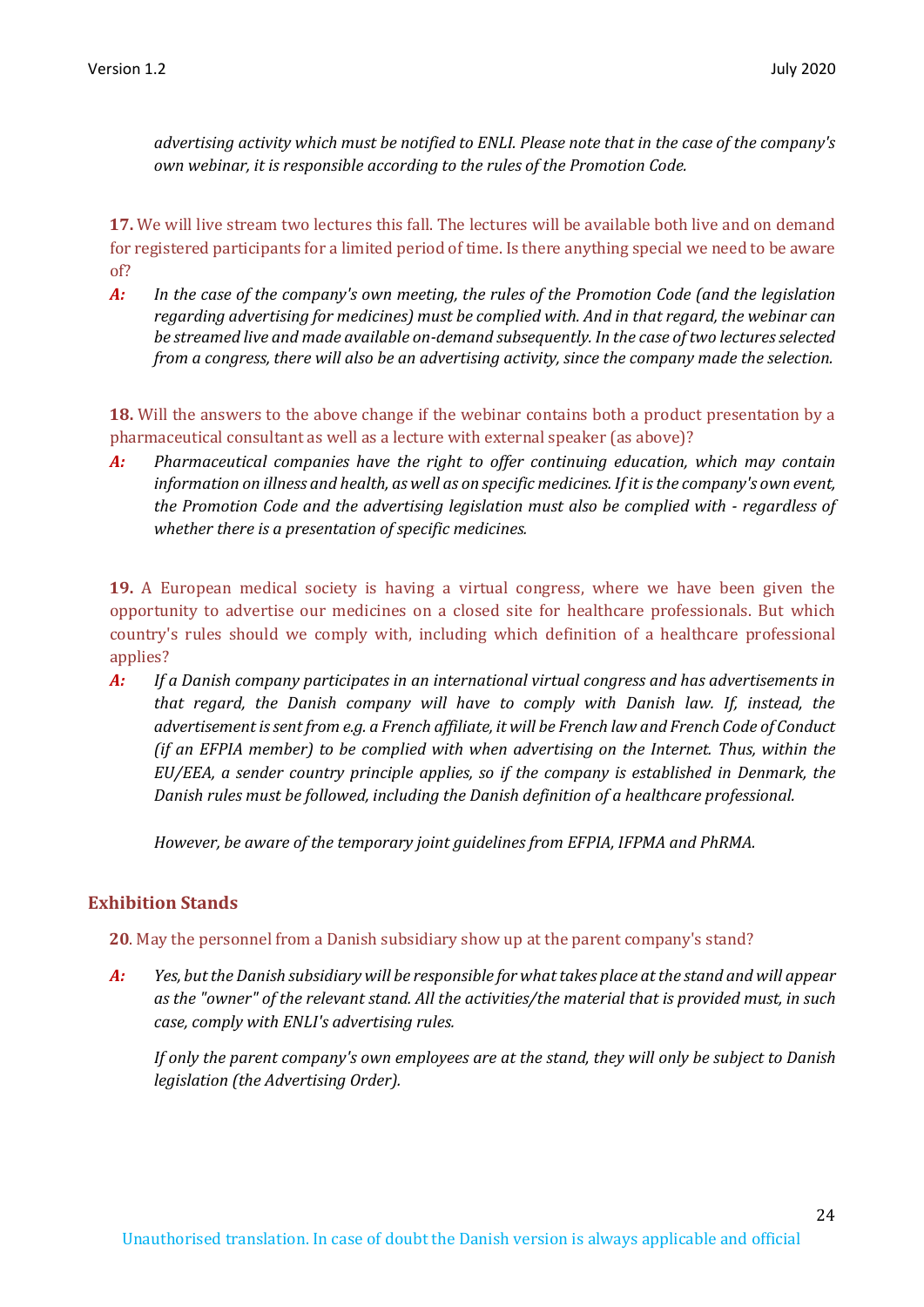#### **21.** What may a parent company provide at their exhibition stand?

*A: If the parent company is not affiliated with ENLI they are only subject to applicable Danish legislation. Regarding supply of ballpoint pens, food, beverages, etc., reference is made to Sec. 26 of the Advertising Order.* 

#### **22.** Are patient cases allowed at the exhibition stand?

*A: Yes, but only to the extent they comply with ENLI's rules on rationality, among other things, see Art. 4, Sec. 2 of the Promotion Code. If it is the parent's company's own stand, and they are not affiliated with ENLI, the rules of Danish legislation will apply, see the Advertising Order.* 

#### **23.** Are videos allowed to be shown at the exhibition stand?

*A: Yes, if the video complies with the advertising rules in the Promotion Code.* 

#### **24.** Are there special rules for medical booths?

*A:* A medical booth, which is placed in the exhibition stand, will be considered as being a part of a commercial area. Regardless of who from the company mans a medical booth, they are subject to ENLI's rules and Danish legislation. This means that the material that is provided at such a stand and the medicines, including the use of medicines that are referred to, must be in accordance with the advertising rules.

#### **25.** Are you allowed to serve coffee and sweets at an exhibition stand?

*A:* For companies that are subject to ENLI's (or EFPIA's) rules, food and beverages may not be served at an exhibition stand. However, ENLI operates with a triviality limit, the basis of which is that coffee or water is permitted for free use. For example, the same applies to individually packaged sweets/chocolates.

Importance is placed especially on the signal value of whether this regards a form of items (beverages) that are of a trivial nature and which are intended to be consumed at the stand area and not to be taken from the stand.

#### **26.** Are pens or notepads allowed to be provided at an exhibition stand?

*A: No, pens, notepads, etc. are not allowed to be provided at exhibition stands. These may only be provided in connection with professional continuing education. This rule originates from EFPIA and thus applies to companies that are affiliated with ENLI as well as their parent companies if they are members of EFPIA.*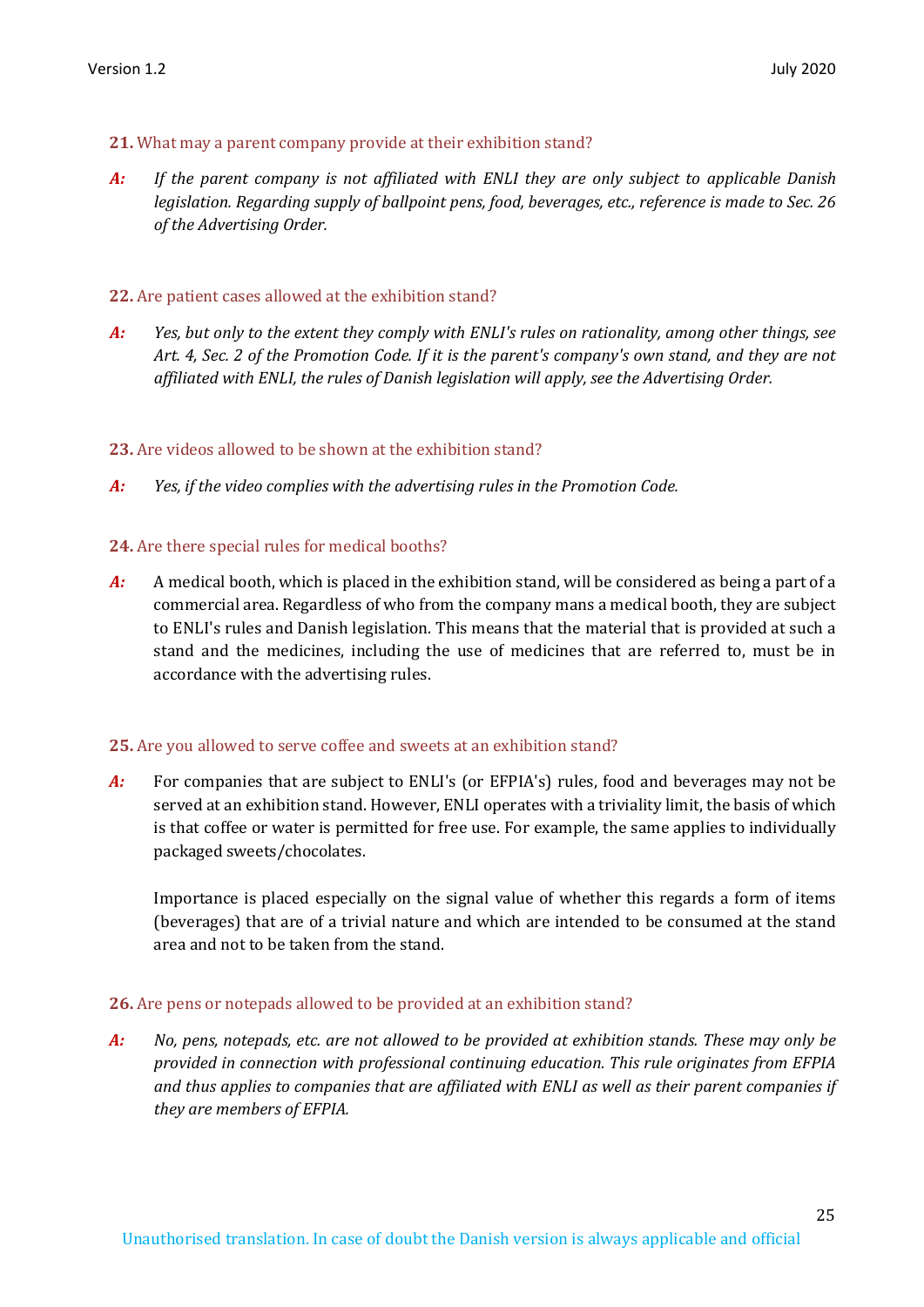#### **27.** Are competitions allowed in the stand area?

*A: No, the companies may not assist in participating in competitions. If, on the part of the congress organiser, there are competitions in the stand area, these must be kept separate from the companies' exhibition stands.*

#### **Handing out gifts and practical meeting equipment**

**28.** What is the pharmaceutical company's responsibility if a third party provides gifts to healthcare professionals in conflict with the Promotion Code at a professional event where the company has sponsored a healthcare professional's participation?

*A: Pharmaceutical companies that sponsor healthcare professionals' participation in a third party's professional events, such as professional scientific conferences/congresses, are not responsible if the organiser or other parties/sponsors at the location provide gifts in conflict with the rules without the company's prior knowledge. However, if the company becomes aware beforehand that, in connection with an event (e.g. that it is apparent in the invitation or programme or is known to take place from a previous year's congress), a congress organiser or similar will hand out gifts in conflict with the rules, the company must ensure documented reservations that this will either not be given to the healthcare professionals the participation of whom the company has sponsored - or alternatively, will not be accepted by the same healthcare professionals.* 

**29.** What is the pharmaceutical company's responsibility if a congress organiser provides gifts to healthcare professionals at a professional event where the company has provided a sponsorship directly to the congress organiser?

*A: Congress organisers may not provide gifts to healthcare professionals, which are in conflict with the rules in the Promotion Code, where the congress organiser has received a sponsorship from a pharmaceutical company. However, pharmaceutical companies will not be held responsible for this if they have explicitly clarified in the associated sponsorship contract that gifts may not be given.* 

*If the company becomes aware beforehand that, in connection with an event (e.g. that it is apparent in the invitation or it has happened at a previous year's congress), a congress organiser will hand out gifts contrary to the rules, the company must ensure documented reservations that this will either not be given to the healthcare professionals, the participation of whom the company has sponsored - or alternatively, will not be accepted by the same healthcare professionals.*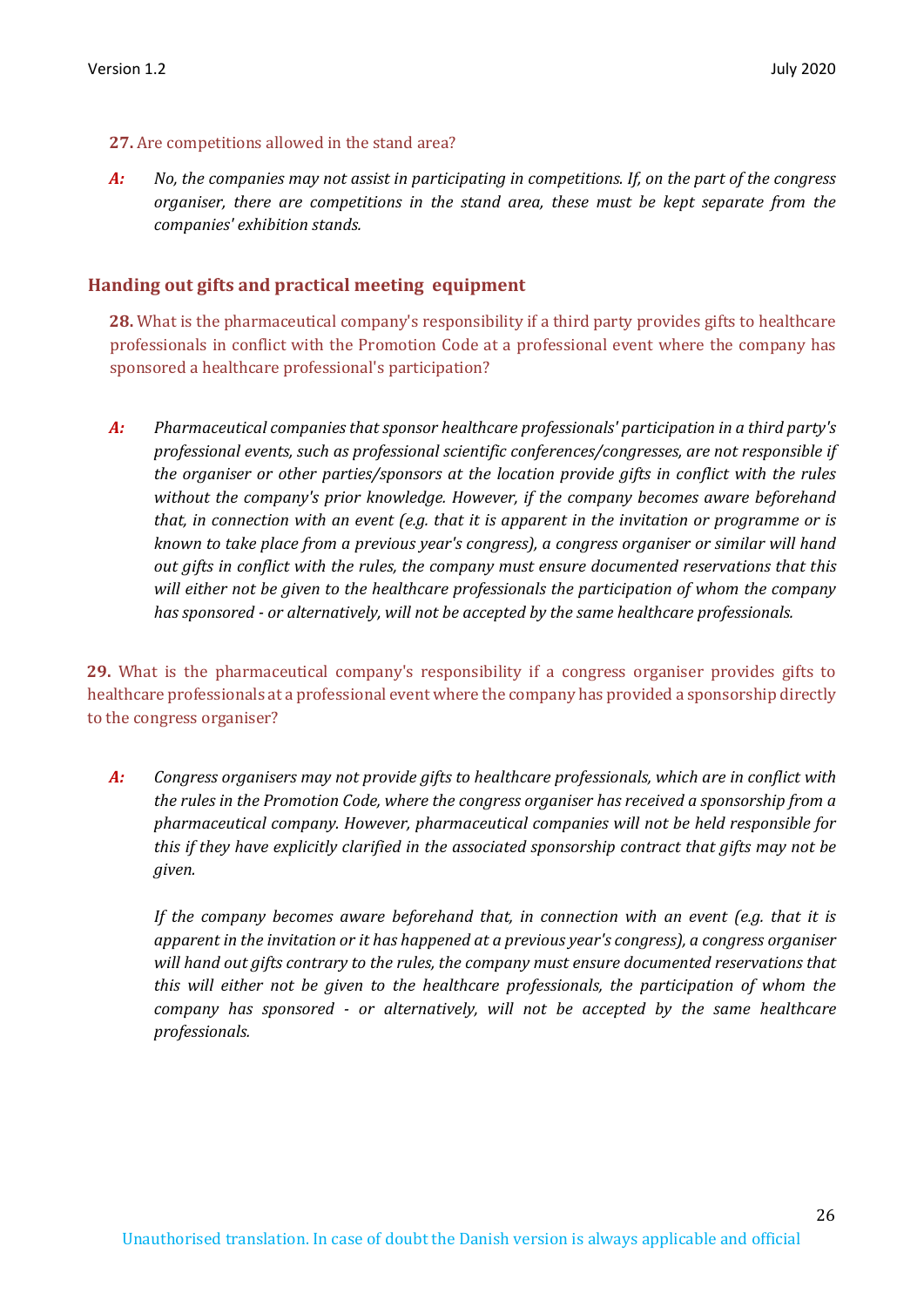**30.** Is it permitted to have practical meeting equipment such as ballpoint pens, notepads or similar at congresses, etc.?

*A: Having relevant practical meeting equipment is allowed such as ballpoint pens, notepads or similar at professional symposiums, congresses, etc., both one's own and third party's events. However, this is under the condition that this equipment lives up to the insignificant value requirement.* 

*For third party events, it applies that the meeting equipment must be entirely without branding for the pharmaceutical company. This means that the company's or product's brand, name or logo may not appear anywhere. The use of a common name is also covered by the prohibition against product branding. However, there is nothing preventing having the hotel or congress name printed on the meeting equipment as this is not considered as branding.* 

*For those events which the companies have organized themselves, it applies that the meeting equipment is allowed with company brand (name and/or logo) but still without product brands, i.e. no trade or common names. Adding a therapeutic area, e.g. oncology, diabetes, cardiology or similar is allowed.* 

*Ballpoint pens and notepads that are provided in conference bags may not be branded with the company brand or product brand, just as the prohibition against providing meeting equipment at the exhibition stands is absolute.* 

## **Entertainment**

**31.** Can we invite any doctors to a congress that states on the congress website that a gala dinner with entertainment is planned on the last night?

*A: As a company, one should first examine what kind of entertainment is planned. In the case of primary (illegal) entertainment, it will be permissible to invite doctors to the congress in question if the gala dinner with entertainment is financed by the participants themselves (or by others than pharmaceutical companies), or if the company prior to departure have asked the participating healthcare professionals to sign a form stating that they are not participating in the social event in question.*

**32.** We have invited three doctors to a congress in Paris. The congress program states in connection with the opening ceremony that there will be a beautiful French opera performance, and the description on the website states "you will be pleasantly surprised by the light entertainment program". How do we ensure that we comply with the rules and that our participants do not have access to the entertainment?

*A: There are more options. Either you can choose to arrive at the congress only after the opening ceremony has been held, or you can choose to have a parallel meeting where the participants have*